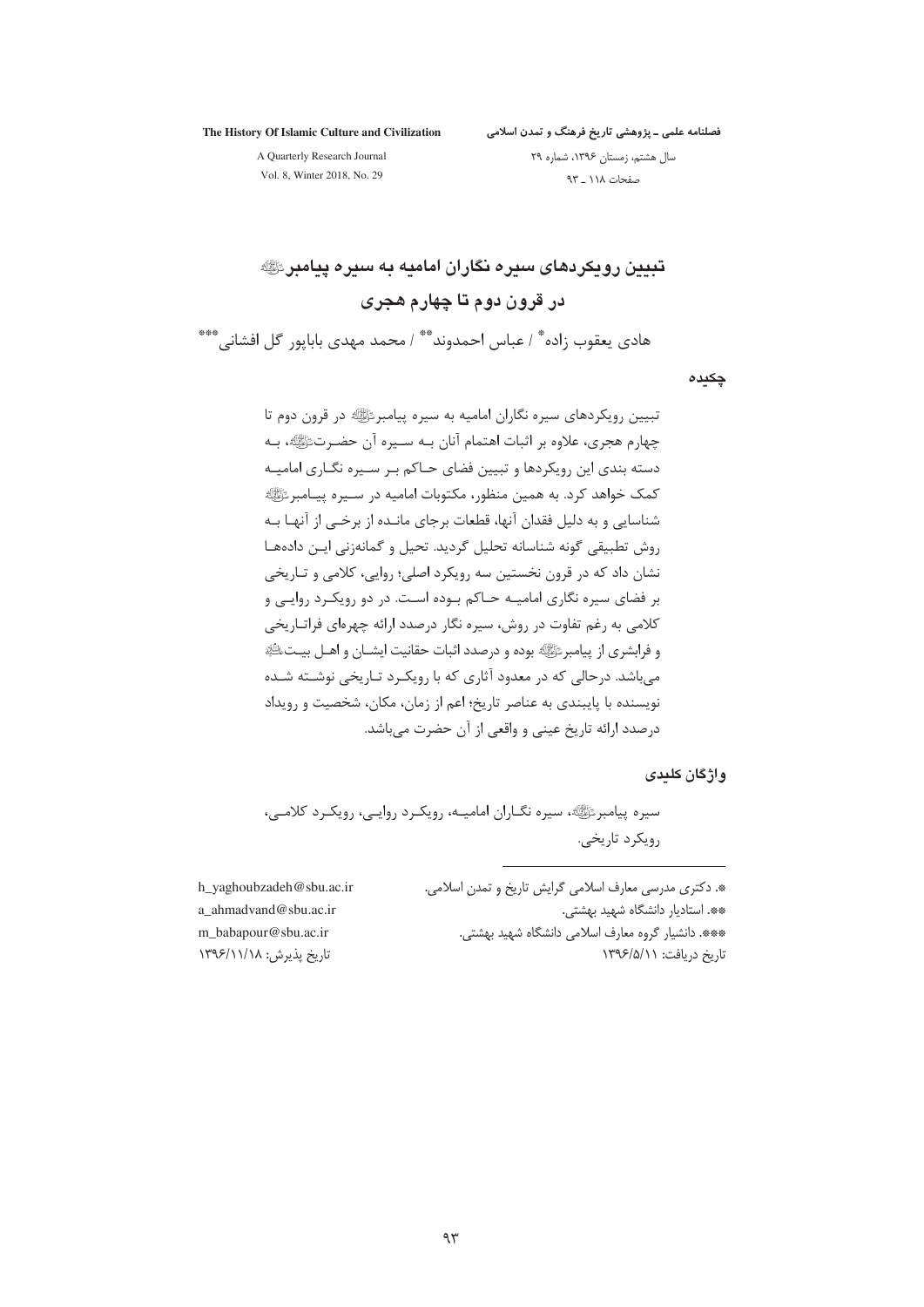## طرح مسئله

مورخ به عنوان فردی از جامعه محدود به حدودی سنتی، قانونی و یا مذهبی است که بر ذهنیت او اثر گذاشته و رویکردی خـاص و متمـایز را در او بـه وجـود مـی آورد. ٰ ایـن رویکـرد عـلاوه بـر جهت دهی در گزینش اخبار تاریخی، در سامان دهی و تنظیم آنها نیز موثر خواهـد بـود. ازایـن رو، بهدلیل تأثیر رویکرد و نگرش مورخان در سامان دهی آثار تاریخی، در ایـن پـژوهش رویکردهـا و نگرش های مورخان مورد توجه قرار گرفته است. سامان دهـی نظریـات و دیـدگاههـا، کمـک بـه تعميق و توسعه مطالعات و كشف نقاط قـوت و ضـعف ديـدگاه هـا از مزايـاي پـژوهش درزمينـهٔ رویکردها و نگرش ها می باشد. همچنین، این امـر در شـناخت خاسـتگاه نظریـات و دیـدگاههـا و بسترهای شکل گیری آنها مؤثر خواهد بود. اهمیت مطالعات رویکردشناسانه و از طرفـی ضـرورت اثبات نقش امامیه در بنیان گذاری تمدن اسلامی، مـا را بـر آن داشـت بـه بررسـی رویکردهـای سیرهنگاران امامیه در قرون دوم تا چهارم هجری بپردازیم. این امر علاوه بر کشـف رویکردهـای سیره نگاران امامیه، به روشن شدن نقش آنها در نحوه گزارش سیره پیامبرﷺ کمک خواهد کرد و نقش علمای امامیه را در توسعه فرهنگ و تمدن اسلامی، از طریق مشارکت در نگــارش ســیره ييامبر ﷺ، روشن خواهد نمود.

بنابراین، سؤال اصلی پژوهش حاضر این است که سیرهنگاران امامیه در فاصـله زمـانی قــرن دوم تا چهارم هجری با چه رویکردهایی به نگارش سیره پیامبرﷺ پرداختهاند؟ بـرای پاسـخ بـه این سؤال، با مراجعه به منابعی همچون *رجال نجاشی و الفهرست شـیخ طوسـی* و دیگـر منـابع رجالی، سپره نگاران امامیه که در دوره زمانی فوق می;یستهاند، شناسایی شدند. بررسی هـا نشــان داد در این دوره، پانزده سیره نگار امامی می; پستند<sup>۲</sup> که مجموعاً نوزده اثر در قالب تک $\mathcal{Z}$ اری در سیره پیامبرﷺ پدید آوردهاند. پس از شناسایی سیرهنگاران، تبیین رویکردهای آنـان، بـهعنـوان مسئله پژوهش حاضر مدنظر قرار گرفت. اما به دلیل فقدان سیره های آنان، تـلاش شـد بـا روش تطبيقي گونه شناسانه از طريق مقايسه ميان عناوين كتب با يكديگر و نيز تحليل قطعـات برجـاي مانده از آثار آنان، به گمانهزنی درباره رویکرد سیره نگاران پرداخته شود. این مطالعه نشــان داد در فاصله زمانی مزبور، سه رویکرد اصلی: روایی، کلامی و تـاریخی رویکردهـای حـاکم بـر جامعـه امامیه بودند. به رغم تفاوت رویکرد روایی با کلامی از منظر روش و احیاناً محتوا، کسـانی کـه بـا

۱. بنگرید به: زرین کوب، *تاریخ در ترازو*، ص ۱۴۰.

٢. در ادامه معيار اثبات امامي بودن اين سيرهنگاران خواهد آمد.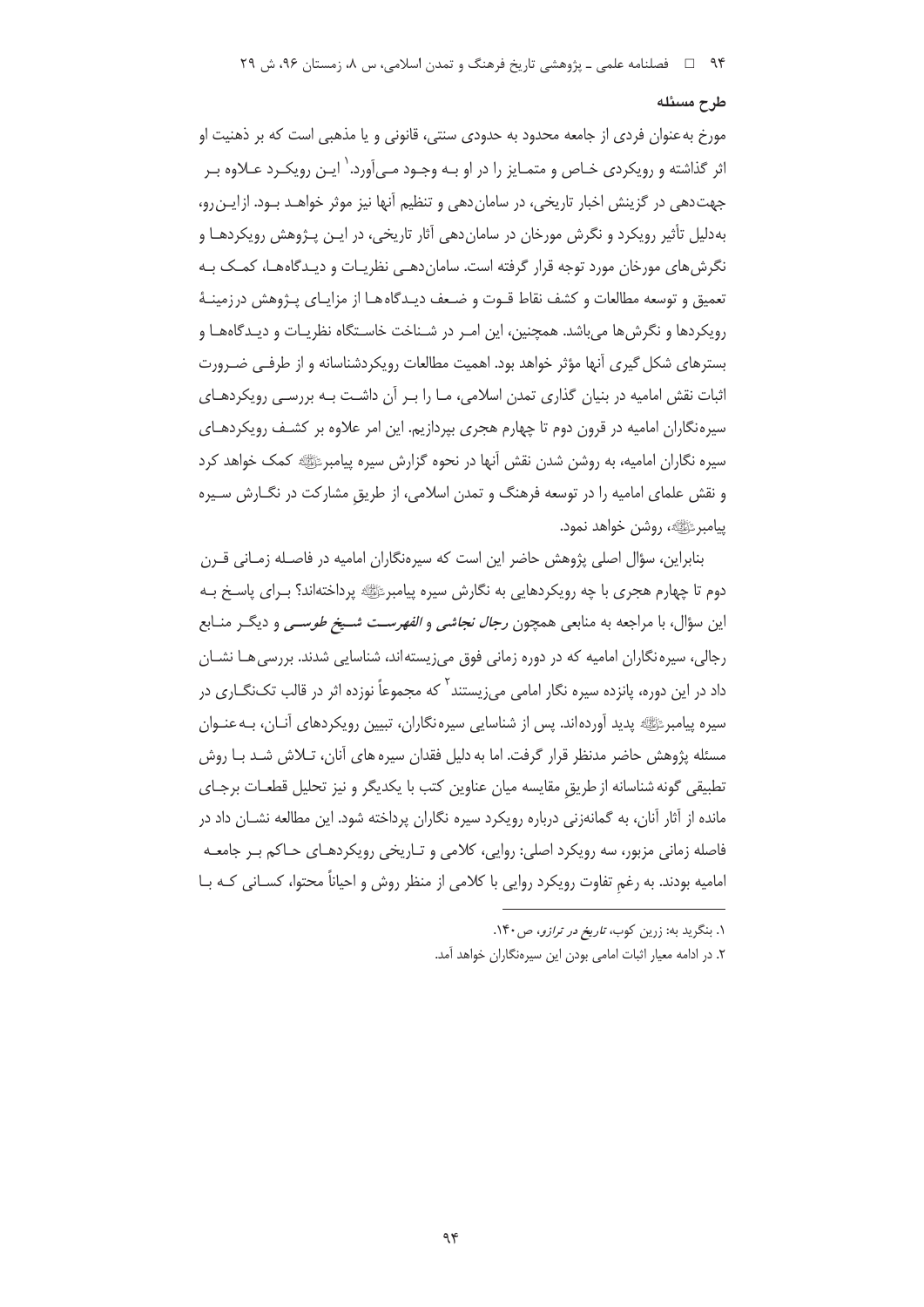این رویکردها به سیره پیامبرﷺ روی آوردند، درصدد ترسیم چهرهای فراتـاریخی و فرابشــری از پیامبرﷺ بوده و آثار آنان مشحون از کرامات و معجزات بوده است. بررسی قطعات برجای مانده از آثار آنان اثبات کننده این ادعا است. در حالی که نویسندگان آثاری که با رویکرد تاریخی نوشـته شده اند، با پایبندی به عناصر تاریخ؛ اعم از زمان، مکان، شخصیت و رویداد درصدد ارائه تـاریخی عینی و ملموس از پیامبرﷺ بوده و به جبنههای بشری زندگی ایشان بیشتر توجه نمودهاند.

تذکر این نکته ضروری است که به رغم کاربرد واژه «سیره» درباره همه معصومانﷺ، مـراد از آن در این پژوهش تنها سـیره پیـامبرﷺ مـی!شـد. همچنـین، اصـطلاح «امامیـه» در ایـن پژوهش، هم بر کسانی اطلاق میشود که در عصر امامت امام زمانﷺ به امامان دوازدهگانه باور داشتند و هم بر کسانی که در عصر پیش از امام زمانﷺ می;پستند اما بعدها رجال شناسان آنان را از علمای امامیه به حساب آوردند.

## يبشينه تحقيق

به رغم بررسی های صورت گرفته، اثری که بهطور جامع بـه بررسـی رویکردهـای سـیرهنگـاران امامیه پرداخته باشد، یافت نگردید. رسول جعفریان در مقاله *نگـــاهی گـــذرا بــه تــاریغ نگـــاری در* قرمنگ تشیع، در آئینه پژوهش، آذر و دی ۱۳۷۵، تنها اشاره ای گذرا به برخی از رویکردها نمـوده است. منصور داداش نژاد نیز در مقاله «*تاریخ نگــاری شــیعیان در ســدههــای نخســتین*»، در نامــه تاریخ پژوهان، تابستان ۱۳۸۶، گزارشی از تاریخ نگاری شیعیان، بدون تحلیل رویکرد سپره نگـاران امامیه ارائه کرده است. کتاب *تاریخ نگاران امامیه* نوشته منصوره بخشی نیز به دلیـل گســتردگی و پرداختن به سنت تاریخ نگاری شیعیان به طور اعم، نتوانسته تلاش سپرهنگاری امامیـه را بـهطـور جزئی و مستند و با تبیین رویکردهای حاکم بـر آن ارائـه کنـد. مقال*ـه اصـحاب امامــان شــیعه و* سیره *نگاری* نوشته حسین حسینیان مقدم و دیگران، در فصلنامه شیعه شناسی، تابستان ۱۳۹۲، بـه بررسی هشت تن از سیره نگاران اعم از امامیه و غیر آن، محدود گشـته و بـه تحلیـل رویکردهـا نیرداخته است. ازاین٫و، اثر حاضر تلاشی جدید برای تبیین ٫ویکرد سپرهنگاران امامیـه بـه سـیره یپامبر ﷺ مے باشد.

## تبيين مفهوم لغوي و اصطلاحي «رويكرد»

واژه رویکرد از واژگان جدیدی است که در اثر تعامل با غرب و در براب واژه «Approach»، در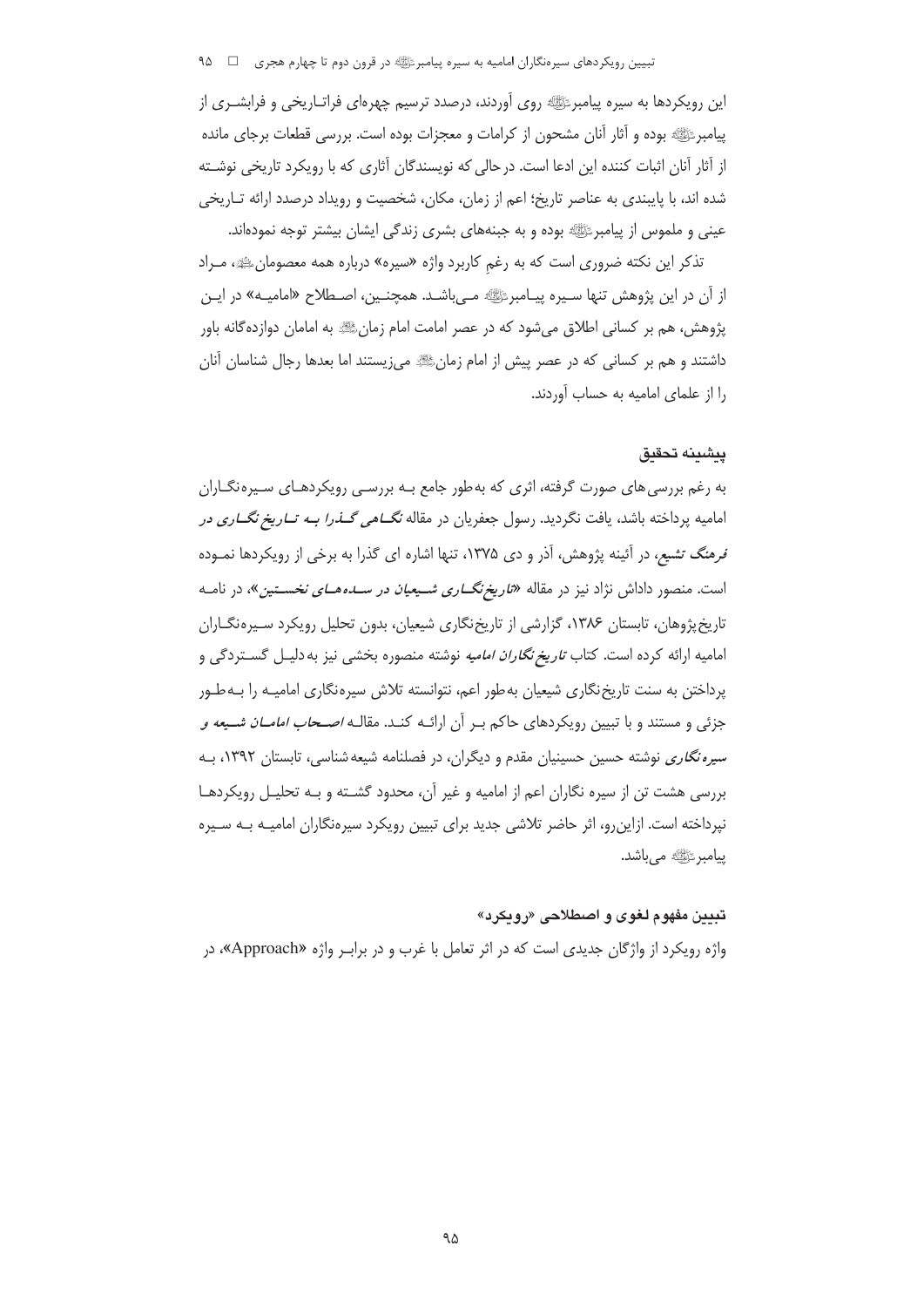۹۶ = فصلنامه علمی ـ پژوهشی تاریخ فرهنگ و تمدن اسلامی، س ۸، زمستان ۹۶، ش ۲۹

زبان فارسی ایجاد شده و به معنای رهیافت، راهبرد، نگرش و تلقی می،باشد. ۱

در اصطلاح، رویکرد و نگرش، یک طرح ذهنی نسبت به قضایا و امور مختلف اسـت کـه بـر پايه باورهاي فرد و نوع ارتباطي كه با موضوع پيدا مي كند، ايجاد مي شود.<sup>۲</sup> مقصـود از واژه رويكـرد در این پژوهش، نگرش خاص به سیره نبویﷺ، با تکیه بر پیش فـرض هـا و مبـانی پیشـینی هـر نویسنده است که موجب می شود ارائه، تنظیم و یا تحلیل سیره پیامبرﷺ دارای ویژگی های خـاص و متمایزی گردد.

## معيار تشخيص سيرهنگاران اماميه

امامیه به کسانی گفته میشود که به وجوب امامت، عصـمت در امـام و نـص بـر امامـت او معتقدند. ۖ به رغم اختلاف در کاربرد اصطلاح امامیه در عصر حضور ائمهﷺ، ۖ در به کارگیری آن در عصر غیبت و با تکمیل شدن امامان دوازده گانه اختلافی نیست.<sup>۵</sup> در این مقطع، ایـن اصطلاح بر کسانی اطلاق میشد که به وجود نصّ بر امامت امام علیﷺ و فرزندان وی باور داشتند. همچنین بر کسانی که در دوره پیش از غیبت صـغری بـر ایـن عقیـده بودنـد، ایـن اصطلاح اطلاق می شد. به کار رفتن اصطلاح «امامی مذهب» و نظـایر آن در منـابع رجـالی شیعه و سنّی می تواند بیانگر امامی بودن فرد باشد.<sup>۶</sup> اما باتوجهبه کاربرد اندک واژه «امامی» برای معرفی راویان در منابع رجالی شیعه، می توان عبارت «من اصحابنا» <sup>۷</sup> را در ایـن منـابع، دالٌ بر امامی بودن فرد گرفت.^

به عنوان نمونه، بررسی رجال نجاشی نشان داد هرگـاه عبـارت «مـن اصـحابنا» بـدون قیـدی

۰۱ حق شناس، فر*هنگ معاصر هزاره*، ص ۵۵. ٢. باقرى، تربيت، ش ٣١، ص ٣٢. ٣. مفيد، *الفصول المختاره*، ص ٢٩۶. ۴. عالمی و صفری فروشانی، *نقد و نظر*، ص ۱۰۹. ۵. همان، ص ۱۱۰. ۶ـ در رجال نجاشي تنها اين واژه براي معرفي بندار بن محمد بهكاررفته است. (نجاشـي، *رجال*، ص ۱۱۴) طوســ ، نيز اين واژه را براي بندار بن محمد، (طوسي، *الفهرست*، ص ۴۱) حسن بن عيسى، (طوسي، *الفهرست، ص* ۵۴) عبدالعزيز بن يحيى جلودي (طوسي، *الفهرست*، ص ١١٩) و ابن ابي عقيل عمـاني بـه كـاربـرده اسـت. (طوسـي، الفهرست، ص ١٩٣؛ و نيز بنكريد به: حلي، خلاصه الاقوال، ص ١١٤؛ ابن داود، رجال، ص ١۴١) ٧. از اصحاب ماست.

٨. بنگرید به: حلبي، *معارج الاصول*، ص ١۵١.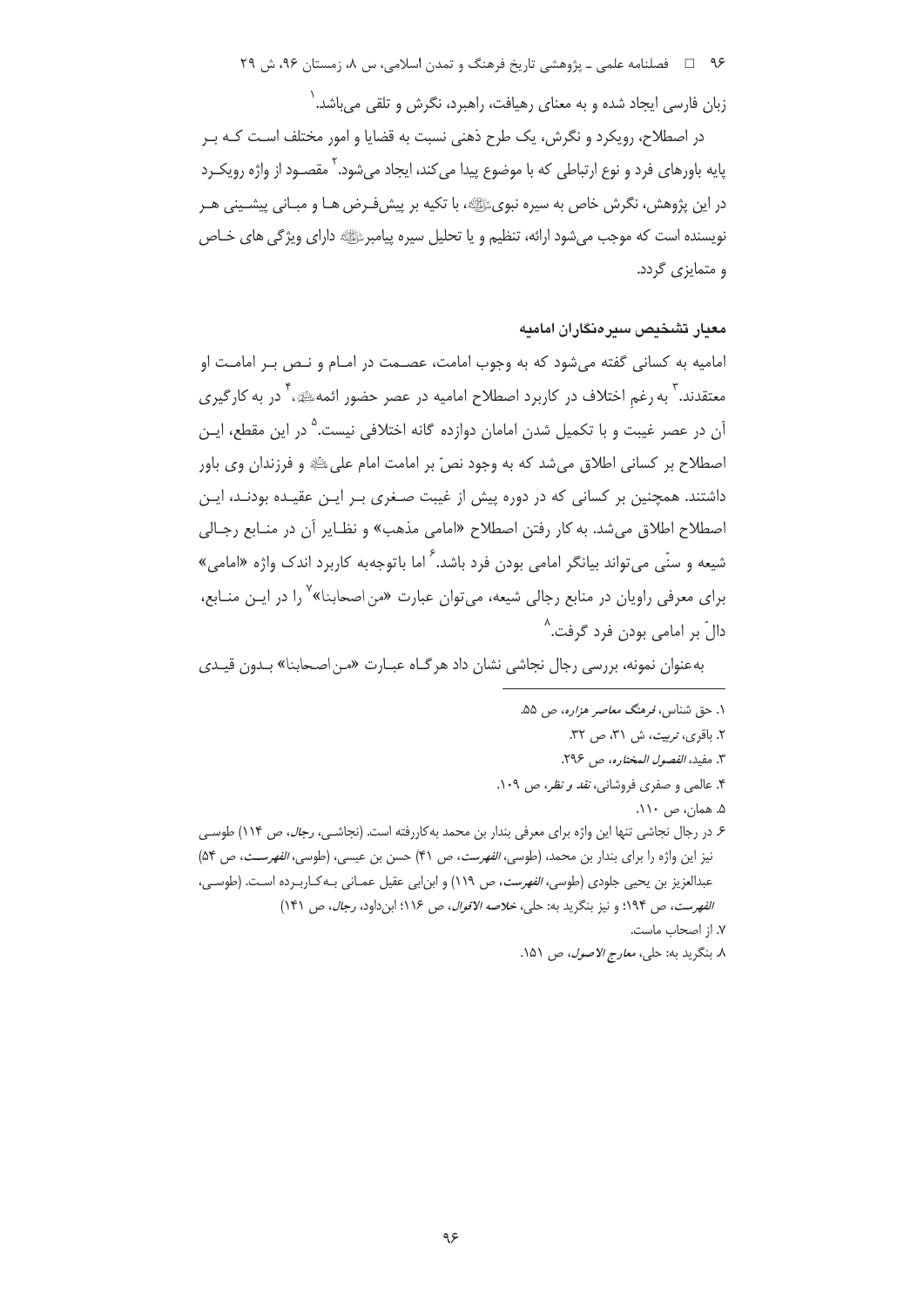۔<br>تبیین رویکردهای سیرہنگاران امامیه به سیرہ پیامبرﷺ در قرون دوم تا چھارم هجری □ ٩٧

بیاید، بر امامی بودن فرد دلالت می کند. <sup>(</sup> زیرا نجاشی درباره کسانی که به فساد عقیده متهم بوده و امامی بودن آنان محرز نبوده، این عبارت را به کار نبرده است. ٰ البته نجاشی هر چنـد علـی بـن حسن بن فضال را با عنوان «من اصحابنا» ياد مي كند، اما در ادامه به فطحى بودن او نيـز اشـاره می کند. <sup>۳</sup> در منابع اهل سنت نیز در کنار کاربرد اندک واژه امامی برای برخی از افراد، <sup>۴</sup> به *ک*ـارگیری واژههای منفی «رافضی» و مشتقات آن و یا «شیعی غال» را می توان قرینهای بـر امـامی بـودن فرد دانست. <sup>۵</sup> برخی از علمای اهل سنت واژه «رافضی» را مترادف بـا امامیـه دانسـته و آن را بـر کسانی اطلاق کردهاند که به نصّ در امامت معتقد بودند.<sup>۶</sup> بنابراین، این نوشتار بـه سـیرهنگــارانی می پردازد که امامی بودن آنان با یکی از نشانههای فوق اثبات شده باشد.

## ر و یکر دهای سیر منگار ان امامیه

## ۰۱ رویکرد روایی

در قرون نخستين، برخي از علماي اماميه به حكم «اهل البيت ادري بما في البيت» سيره پيــامبرﷺ» را با استفاده از روايات امامان،ﷺ تدوين نمودند. اينان چون خود اهــل حــديث بودنــد، بــه روش اهــل

- ۱. نجاشی در توصیف عبد الرحمن بن احمد بن جبرویه از وی با عنوان «متکلم من اصـحابنا» یاد می کند که بـه واسطه ارشادات او، محمد بن عبد الله بن مملک اصفهانی از مذهب معتزله به امامیه گروید. (نجاشی، *رجال*، ص ۲۳۶) وی همچنین از عبید الله بن ابیiید (د. ۳۵۶ ق) که قبلاً واقفی بوده و سپس به امامیه گرویده بـا عنـوان «شيخ من اصحابنا» ياد مي كند. (نجاشي، *رجال، ص ٢*٣٢) اين نشان مي دهد نجاشي «اصحابنا» را تنهـا بـر امامیه اطلاق می کرده است. همچنان که نجاشی برای کسانی همچون زراره بن اعین امامی (نجاشی، *رجال*، ص ۱۷۵) و علی بن محمد کرخی صاحب کتاب «لام*امه*»، (نجاشی، *رجال*، ص ۲۶۸) و فضـل بـن شـاذان عبـارت «اصحابنا» را ذکر کرده است (نجاشی، رجال، ص ٣٠٧ ـ ٣٠۶)
- ۲. نجاشی بهدلیل فساد مذهب جعفر بن محمد بن مالک عبارت «من اصـحابنا» را برای او بـه *ک*ـار نبـرده اسـت. (نجاشی، *رجال، ص ١*٢٢) همچنین درحالی که بر وثاقت عبد الملک بن هارون بن عنتره شیبانی تصریح کرده، ولی بهدلیل اینکه به معتقدات امامیه باور نداشته، بـرای او از عبـارت «مـن اصـحابنا» اسـتفاده نکـرده اسـت. (نجاشی، *رجال*، ص ۲۴۰) همچنان که طوسی برای عبد الله بن بکیر فطحی مذهب که او را ثقه می دانـد، ایـن عبارت را به كار نبرده است. (طوسى، *الفهرست*، ص ١٠۶)
	- ٣. نجاشي، *رجال*، ص ٢٥٨ \_ ٢٥٧.
- ۴. سمعاني، الانســاب، ج ع ص ٢٩٨، ج ٩، ص ٣٧۶: ذهبي، تــاريغ الاســلام، ج ٢٠، ص ٢٨٢، ج ٢٨، ص ٣١۶: زر كلي، الأعلام قاموس تراجم لأشهر الرجال و النساء من العرب و المستعربين و المستشرقين، ج ع، ص ١٠٣. ۵. بنگرید به: تستری، *قاموس الرجال*، ج ۰/ ص ۲۲.

ع خوارزمي، *مفاتيح العلوم، ص ۴*۲؛ ذهبي، *تاريخ الاسلام*، ج ٧، ص ۴۶۳؛ قلقشندي، صب*ح الأعشي*، ج ۴، ص ۳۰۶.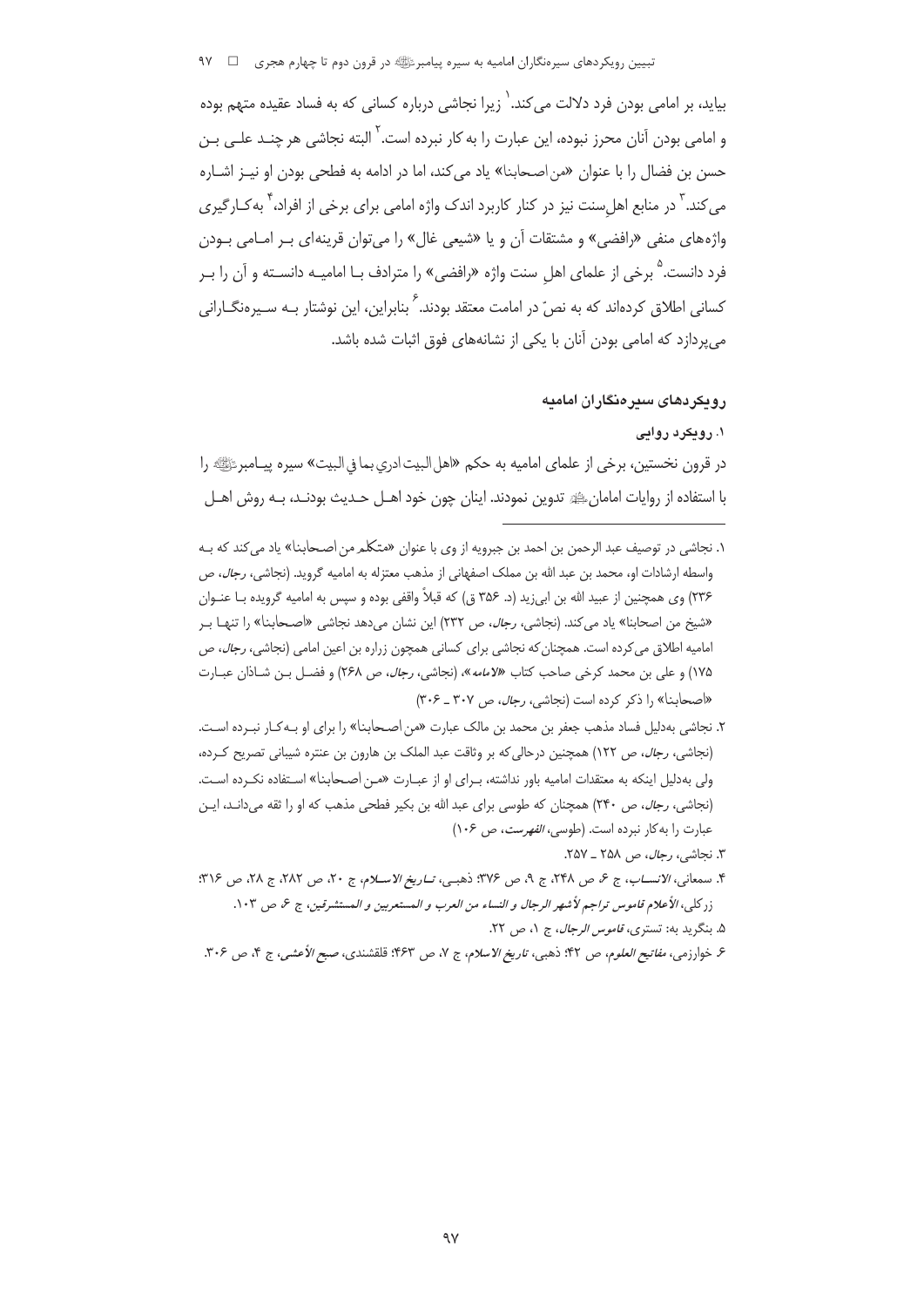# ۹۸٪ سی اسلامی، س ۸، زمینه و میلی تاریخ فرهنگ و تمدن اسلامی، س ۸، زمستان ۹۶، ش ۲۹

حديث پايبند بودند. ازاين٫و، بەرغمِ تفاوت گونەها و قالبھای عرضه روايـات سـيره، همـه آنـان در توجه محض بر نقل و در نتیجه تسامح در سند و راوی، بی توجهی بـه عناصـر تـاریخ نگـاری، عـدم نوجه به نقد و تحلیل، اشتراک دارند. <sup>۱</sup> هرچند اصل مکتوبات امامیه در سیره پیامبرﷺ که در قــرون نخستین نوشته شدند، موجود نیست، اما بررسی منابع روایی و نیز قطعات برجای مانـده از مکتوبــات 'مامیه نشان دهنده وجود ویژگی های فوق در این آثار است. بررسی ها نشــان داد در رویکــرد روایــی، ناریخ زندگی پیامبرﷺ یک موضوع فرعی بوده و موضوع حقیقی اثبات باورها و اندیشههای شـیعی از خلال روایاتی است که از امامانﷺ درباره پیامبرﷺ نقل شده است. به عنوان نمونــه، کلینــی در بخشی با عنوان «ابواب التاريخ» به سيره پيامبرﷺ پرداخته است. وی پس از گزارش مختصـری از ولادت تا هجرت پیامبرﷺ، روایاتی درباره أن حضرت ارائه میكنـد. ایــن روایــات بــه جنبــه هــای فراتاریخی پرداخته و موضوعاتی همچون خلقت نوری آن حضـرت،<sup>۲</sup> شـأن و مقـام ایشـان در نـزد خداوند متعال و برتری آن حضرت بر همه مخلوقات،<sup>۳</sup> سلام سنگ و درختان بر آن حضـرت<sup>۴</sup> و…، را ذکر کرده است. در این روایات، حضرت علیﷺ در همه مواضع حتـی در خلقـت نـوری همـراه بــا ییامبرﷺ و در رتبهای پایینتر از آن حضرت و برتر از دیگر مخلوقات قـرار دارد.<sup>۵</sup> ایـن بخـش کـه حاوی چهل روایت است، شباهتی به گزارشات تاریخی که در منابع تاریخی آمده و بـه ذکـر سلسـله رخدادهای زندگی آن حضرت پرداخته اند، ندارد. علی رغم دقت کلینی در نقل روایات صحیح، در این بخش روایات ضعیف نیز دیده میشود. به عنوان نمونه وی روایتی را در باب خلقت پیامبرﷺ، امــام على ﷺ و حضرت فاطمه ﷺ پیش از خلقت همه موجودات نقل كرده كه در سند أن معلى بن محمد بهچشم میخورد که از نظرِ نجاشی ضعیف شناخته شده است.<sup>۶</sup> کلینی اثر خود را با استفاده از جزوهها و رساله های حدیثی و نیز روایاتی که خود از دیگران شنیده، تنظیم نموده است.<sup>۷</sup> بنابراین، مـیتـوان نصور کرد رساله ها و یا کتاب هایی که به سیره پیامبرﷺ میپرداختند، حاوی موضوعاتی شـبیه بـه أنچه که در *الکافی* آمده، بودهاند. در میان روایات برجای مانـده از سـیرههـای نوشـته شـده توسـط

- ۱. توحیدی:یا و صفری فروشانی، *تاریخ اسلام، ص ۱۸ \_ ۱*۵. ۲. کلین*ی، الکافی*، ج ۲، ص ۴۳۸. ٣. همان، ص ۴۳۷. ۴. همان، ص ۴۴۴. ۵. همان، ص ۴۴۲.
	- ۶ نجاشی، *رجال*، ص ۴۱۸.
	- ۷. بنگرید به: درایتی*، مقدمه بر الکافی،* ج ۱، ص ۱۰۰.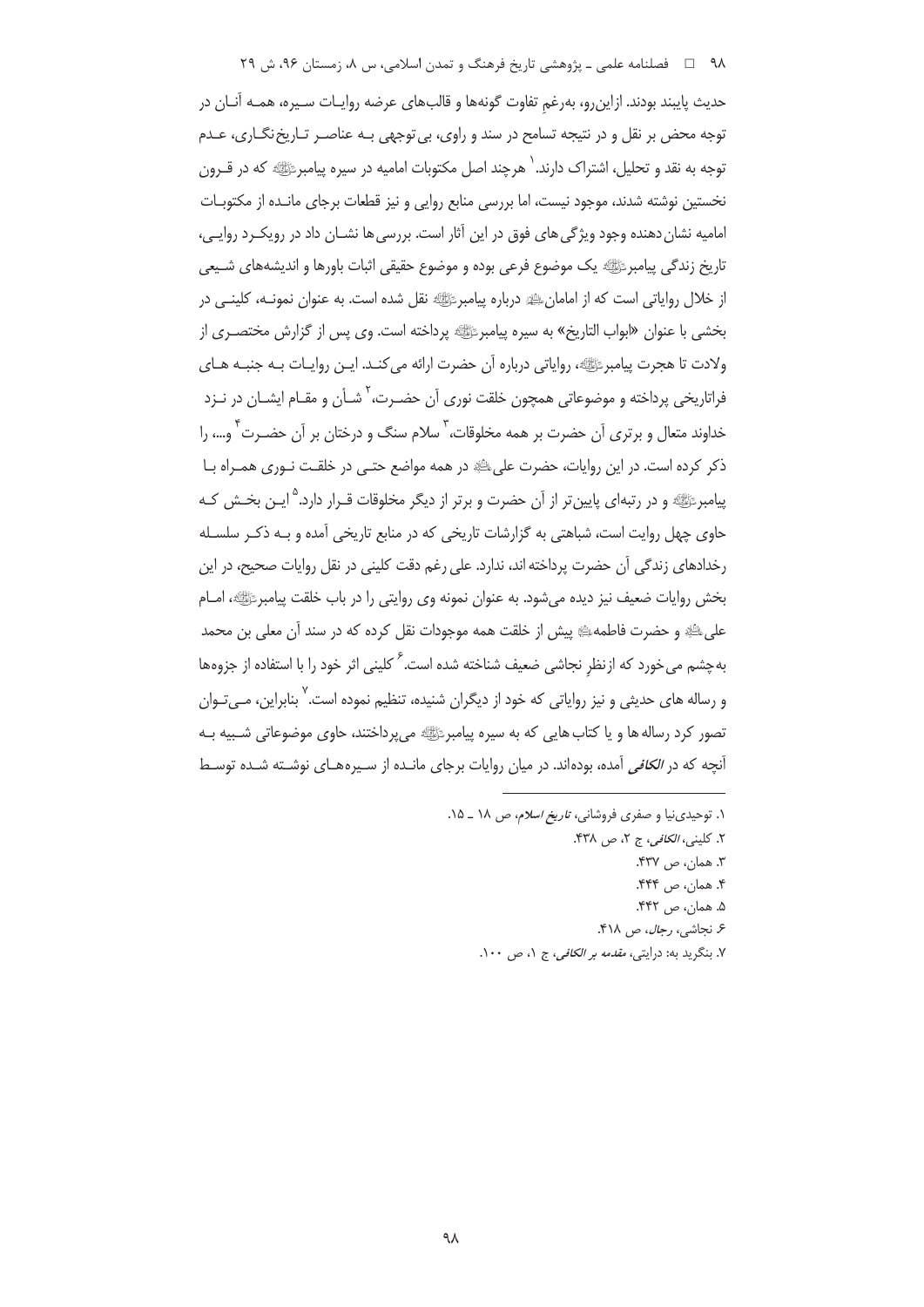تبیین رویکردهای سیرهنگاران امامیه به سیره پیامبرﷺ در قرون دوم تا چهارم هجری ہے الکلا

امامیه، به عنوان نمونه می توان به روایت هشام بن سالم درباره معـراج اشـاره کـرد. ایـن روایـت بـا روایاتی که کلینی درباره معراج پیامبرﷺ نقل کرده، ٰ هماهنگ است.

گفته شد سیره نگاران امامیه در قالب ها و گونه های مختلفی روایات مـرتبط بـا پیـامبرﷺ را عرضه کردهاند. بررسی عناوین و روایات برجای مانده از آثاری که با رویکرد روایی نوشته شدهاند، نشان مي دهد كه اين آثار را مي توان در سه گونه واقعـهنگــاري، مناقــبنگــاري و مغــازي نگــاري دستهبندی کرد. در ادامه به بررسی این آثار پرداخته خواهد شد.

# الف) رويكرد روايي در قالب واقعهنگاري

بررسی عناوینی که در کتاب نجاشی ذکر شده، نشان میدهد که برخی از سـیرهنگـاران در قالـب واقعهنگاري با بررسي واقعه و رخداد مشخصي از زندگي پيامبرﷺ، روايت مرتبط با آن را تــدوين نمودند. يكي از اين نمونه ها، كتاب *المعراج* نوشته هشام بـن سـالم جـواليقي (زنـده در: ۱۸۳ ق) است. وي از موالي كوفه، ناقل رواياتي از امام صادقﷺ و امام كـاظمِ اللهِ و از متكلمـان مشـهور امامیه بوده است. <sup>۲</sup> هشام در این اثر، روایت مفصلی از امام صادق ﷺ درباره معراج پیامبرﷺ نقل کرده که آن را علی ابن ابراهیم قمی (زنده در: ۳۰۷ ق)، به نقل از ابـنابـیءمیـر (د. ۲۱۷ ق) در تفسیر خود آورده است.<sup>۲</sup> هیچ شاهدی مبنی بر اینکه این اثر جز این روایت، مطالب دیگـری را در برداشته، در دست نیست. جامع بودن روایت که واقعه معراج را به طور کامل دربرگرفتـه، نشــان از این دارد که این اثر جزوه مختصری بوده که تنها به یک رخـداد از زنـدگی پیـامبرﷺ پرداختـه است. ثبت یک روایت مفصل در قالب جزوه و یا همان کتـاب کوچـک در میـان راویـان، امـری معمول بوده است. به عنوان نمونـه، ابـنشـهر آشـوب (د. ۵۸۸ ق)، سـلمان فارسـي (د. ۳۶ ق) را صاحب کتاب میداند.<sup>۲</sup> سبحانی این کتاب را مشتمل بر حدیث جاثلیق میدانـد.<sup>۵</sup> حـدیث جـاثلیق اشاره به ملاقات بزرگ مسیحیان روم با امام علیﷺ دارد که پس از پیامبرﷺ به مدینه آمـده و با شنیدن سخنان حضرت علیﷺ بر حقانیت اسلام اعتراف کرد. ۢ فارغ از صحت انتساب کتابی با

- ٣. بنگريد به: قمي، تفسير قمي، ج ٢، ص ١٢ \_ ٣.
	- ۴. ابن شهر آشوب، *معالم العلماء*، ص ۲.
- ۵. سبحاني، *موسوعه طبقات الفقهاء، ج ۰، ص ۱۲۰.* 
	- ۶. بنگرید به: طوسی، *الامالی،* ص ۲۲۱ \_ ۲۱۸.

١. كليني، *الكافي،* ج ٢، ص ۴۴۵.

٢. ابن غضائري، رجال، ص ١١٧؛ نجاشي، رجال، ص ۴٣.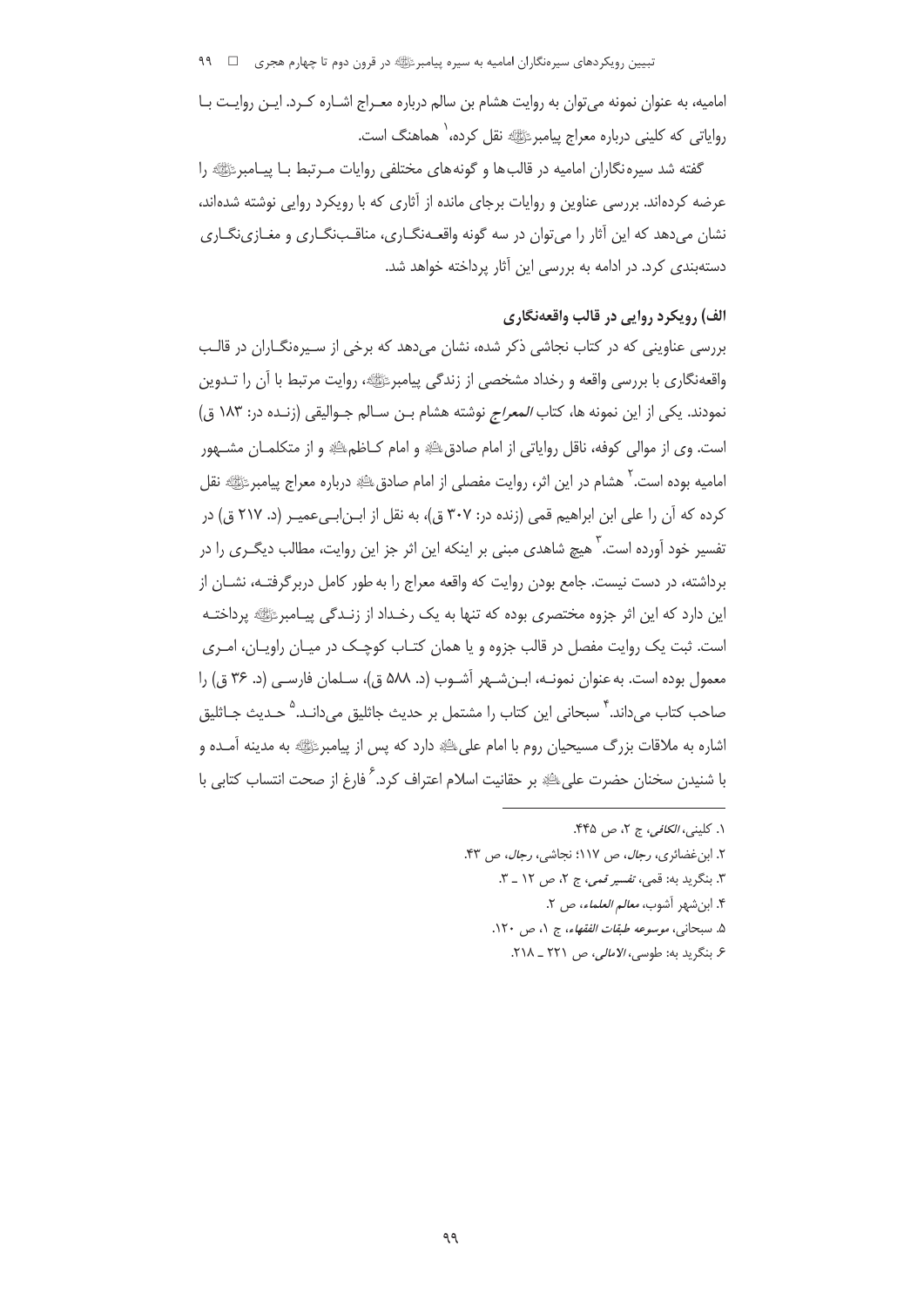۱۰۰ فصلنامه علمی ـ پژوهشی تاریخ فرهنگ و تمدن اسلامی، س ۸، زمستان ۹۶، ش ۲۹ این عنوان به سلمان، این اخبار بیانگر اطلاق واژه کتاب بر جزواتی است که حاوی یک روایت در موضوعی مشخص بودهاند. ازاین رو، میتوان تصور کرد که کتـاب *المعـراج* هشـام نیـز تنهـا در بردارنده همین روایتی بوده که علی بن ابراهیم آن را در تفسیر خود آورده است.

در اين اثر واقعه معراج بهعنوان قطعهاي جدا از سير طبيعي زندگي پيامبرﷺ مورد توجه واقع شده و عناصر تاریخ نگاری در آن رعایت نشده است. شروع ماجرای معراج در ایـن روایـت بـدین صورت است که جبرئیل، میکائیل و اسرافیل با براقی به نزد پیامبرﷺ آمدند. یکی از آنان لگـام براق، دیگری رکاب آن و آن یکی پالان براق را مرتب می کرد. در ادامه به سوار شدن پیامبرﷺ بر براق و سیر زمینی و آسمانی وی پرداخته شده و به اتفاقاتی که حول محور معراج در مکه پدید آمد، نيرداخته است. ٰ درحالي که در منابع تـاريخي، واقعــه معـراج در ضــمن وقـايع دوران زنــدگي يبامبرﷺ و به صورت قطعه متصل با ديگر اتفاقات زندگي پيامبرﷺ ذكير شـده اسـت. در ايـن منابع آمده که آن حضرتﷺ در شب معراج در منزل امهانی بوده و پس از سفر نیز به منـزل او بازگشته است. خبر در مکه می پیچد، مشرکان به انکار می پردازند، پیـامبرﷺ نشـانههـایی ارائـه می کند که اتفاقاً آن نشانهها هم مربوط به دو کاروانی است که پیامبرﷺ در سیر آسمانی خویش آنها را دیده و اتفاقاتی که برایشان پیش آمده را مشاهده نموده است. <sup>۱</sup>

این، نمونه ای از یک رخداد تاریخی است که در تاریخ نگاری روایی تنها به بخـش معـراج آن اشاره شده و به دیگر جزئیات واقعه اشاره نشده است. در حـالی کـه در منـابع تـاریخی بـا رعایـت عناصر زمان، مكان، شخصيت و رويـداد بـه عنـوان يـك رخـداد در مجموعـه اتفاقـات زنـدگي ييامبر ﷺ بيان گرديده است.

تأکید بر باورها و اندیشه های شیعی در این روایت مشـاهده مـیشـود. آن حضـرت بـر همـه پیامبران تقدم و برتری داشته، بـه گونـهای همـه انبیـای الهـی بـه او اقتـدا کردنـد. <sup>۳</sup> پیـامبرﷺ صحنه هایی را مشاهده می کنـد کـه پـیش از ایـن کسـی آنهـا را مشــاهده نکـرده اسـت. ٌّ ایـن موارد بیانگر دغدغه های کلامی نویسنده بـرای اثبـات فضـیلت و برتـری پیـامبرﷺ بـر دیگـر پیامبران است.

> ١. طوسى، الأمالى، ص ٢٢١ \_ ٢١٨. ٢. ابن هشام، *السيرة النبويه*، ج ١، ص ٤٠٤ \_ ٠.٣. ٣. قمي، تفسير قمي، ج ٢، ص ۴. ۴. همان.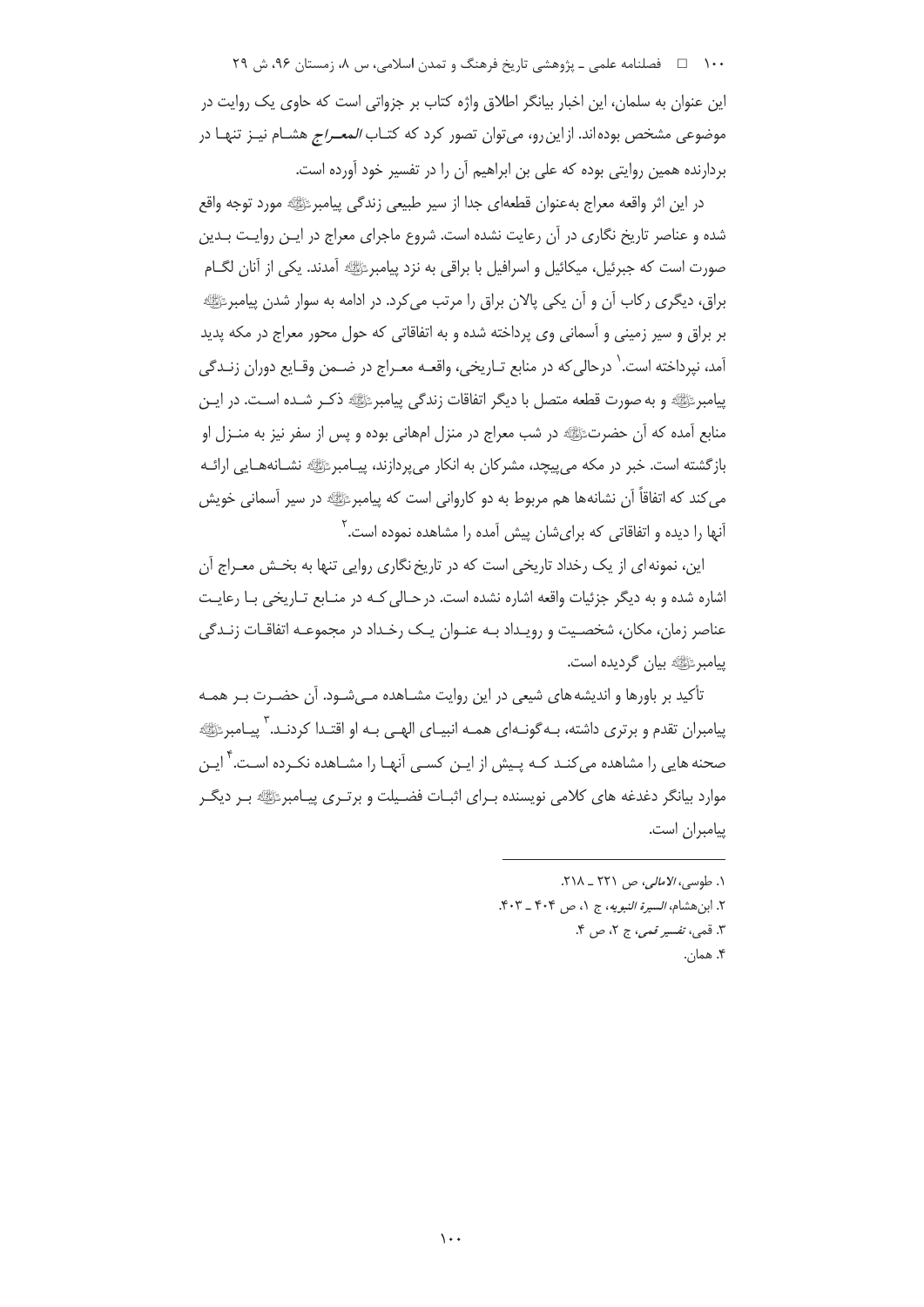ب) رویکرد روایی در قالب مناقبنگاری برخی از سپرهنگاران کوشیدند با بهره گیری از روایات اهــل بیـتﷺ در قالـب مناقــبـنگــاری بــه بررسی صفات کمال و سیره رفتاری پیامبرﷺ و اّداب و سننی کـه اّن حضـرت در معاشـرت بـا مردم مراعات می کردند، بپردازند. ازجمله آثاری که بـا رویکـرد روایـی و در قالـب مناقــبنگــاری نوشته شد، كتاب فضل النبيﷺ نوشته احمد بن محمد بن عيسى اشعرى (د. ٢۵٠ ق) است. وي بزرگ علمای امامیه در قم و شخصیت برجسته آنان بوده و در فقه، بلامنازع بوده است. احمد ثقه بوده و در نقل حدیث محتاط عمل می کرده اسـت. ٰ بـا وجـود اینکـه روایـات فراوانـی از وی در موضوعات مختلف نقل شده، اما از كتاب *فضل النبي*ِّئي وي هيچ روايتي بر جاي نمانـده اسـت. همچنان که از کتاب *فضل النبي*ءَﷺ نوشته سعد بن عبدالله اشعري (د. ۳۰۱ ق) نيز هيچ روايتـي برجای نمانده است. وی نیز از فقها و چهرههای سرشناس امامیه در قم بوده و نجاشـی از وی بـا عنوان «شيخ الطائفه» ياد كرده است.<sup>۲</sup> منابع روايي، روايات زيادي از اشعري در فضائل و مناقـب پیامبرﷺ نقل کردهاند، ٰ اما نمی توان گفت این روایات از کتاب *فضل النبی* وی گرفتـه شــدهانــد. این مسئله در مورد کتاب *خصائص النبی* نوشته احمد بن محمد بن حسین (۳۵۰ ق) نیـز صـادق است. وی از مصنفان بزرگ قرن چهارم بوده که نجاشی برای او صد کتاب برشــمرده اسـت. ٌ در منابع متقدم شیعه تصریحی به امامی بودن وی نشده است. تنها در منـابع متـأخر، وی از علمـای امامیه دانسته شده است.<sup>۵</sup> در برخی از منابع اهلِسنت نیز از وی با عنوان «فاضل امامی» یاد شده است. <sup>۲</sup> البته در منابع روایی، هیچ روایتی از وی در موضوع خصائص النبی نقل نشده است. عنوان کتاب بیانگر این است که مشتمل بر مواردی بوده که در قرآن و روایات، اختصاصی بودن آنها به ییامبرﷺ ثابت شده است.<sup>۷</sup>

١. بنگريد به: نجاشي، رجال، ص ٨٢ \_ ٨١؛ طوسي، *الفهرست، ص* ٢۵؛ حلي، *خلاصه الاقوال*، ص ١۴.

٢. نجاشى، رجال، ص ١٧٨ \_ ١٧٧: طوسى، *الفهرست*، ص ٧۶ \_ ٧۵.

٣. بنگريد به: صدوق، *الامالي، ص١١۶* و ۵۵۳. ۴. نجاشی، *رجال*، ص ۹۰ ـ ۸۹.

۵. بنگريد به: آقا بزرگ، *الذريعه الي تصانيف الشيعه*، ج ٧، ص ١٧۵؛ امين، *اعيــانالشــيعة*، ج ٣، ص ١٠٣؛ سـبحاني،

موسوعه طبقات الفقهاء، ج ۴، ص ۷۴. ۶. زركلي، الأعلام قاموس تراجم لأشهر الرجال و النساء من العرب و المستعربين و المستشرقين، ج ١، ص ٢٠٨.

٧. نظير ممنوعيت ازدواج با همسران پيامبرﷺ پس از ايشان. (بنگريد بـه: احـزاب (٣٣): ٥٣) در روايـات نيـز بـه مواردی از این اختصاصات اشاره شده است. (بنگرید به: ابن شهر آشـوب*، مناقب آل ابـی طالـب، ج* ۱، ص ۱۴۵ ـ ۱۴۲؛ مجلسي، بح*ارالانوار*، ج ۱۶، ص ۳۰۸)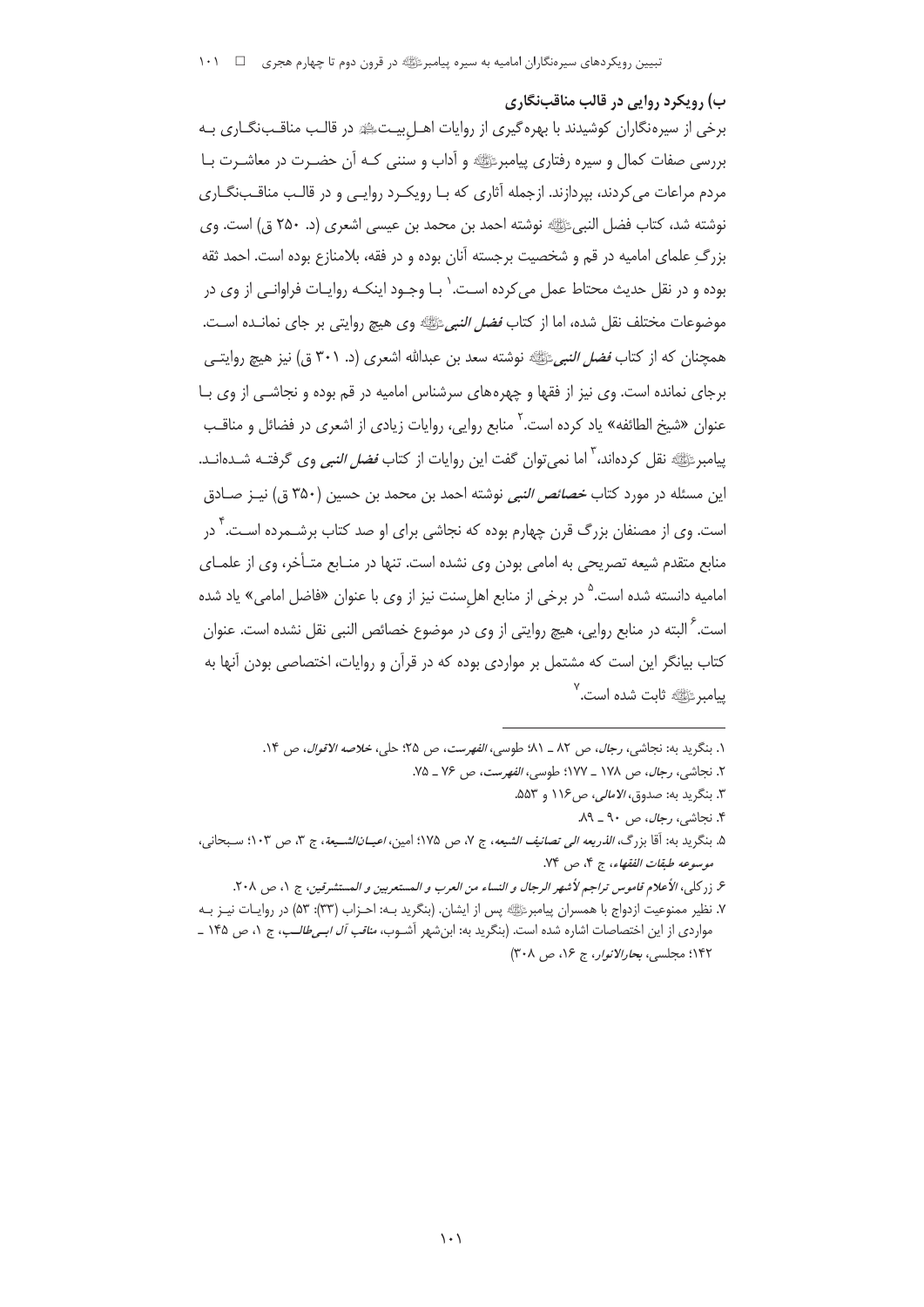۱۰۲ □ فصلنامه علمی ـ پژوهشی تاریخ فرهنگ و تمدن اسلامی، س ۸، زمستان ۹۶، ش ۲۹

دو اثر مفقود شده *اوصاف النبي و الزهد* نوشته ابوجعفر محمد بـن علـى معـروف بـه صـدوق (د. ۳۸۱ ق) نیز درباره فضائل و مناقب رفتاری پیامبرﷺ بوده اند. ٰ از این دو اثر نیز روایاتی نقــل نشده است. اهدافی که از نگارش این آثار دنبال میشد به همراه موضوع این گونـه آثـار، بیـانگر تأثیرگذاری رویکرد روایی و کاربست روش حدیثی در نگارش آنهاست. ضمناً با توجه بـه حاکمیـت قاعده «تسامح در ادله سنن» سخت&یریهایی که در دیگر موضوعات؛ خصوصاً موضوعات فقهی اعمال می شد، در اینجا به کار نمی رفت.

باتوجهبه فقدان آثار فوق، تنها راه براي گمانهزني دربـاره ايـن آثـار عنـاوين آنهـا مـىباشـد. ازاین٫و، هرچند اصل این آثار در دست نیست، اما بررسی منابع روایی نشان می٫دهد کـه رویکـرد علمای امامیه در به کارگیری عناوینی همچون فضل النبی و مانند آن، اثبات برتری پیامبرﷺ بر دیگر مخلوقات و نیز اثبات شایستگی اهل بیت در احراز جانشینی پیامبرﷺ بوده است. به عنـوان نمونه، مجلسی در جلد ۲۶ ب*حارالانوار* بخشی را با عنوان *فضل النبی و اهل بیته* آورده و در آن بـه ذکر روایاتی پرداخته که برتری پیامبرﷺ و اهل بیت را بر دیگران اثبات می نماید. <sup>۲</sup> پـیش از ایـن نیز، کلینی در قالب سیره، روایاتی را آورده بود که بیانگر برتری پیامبرﷺ و اهل بیت ایشــان بــر دیگر مخلوقات مے باشد.

توجه به مناقب و فضائل پیامبرﷺ و اهل بیتﷺ پس از آن روی داد که فضیلتتراشـی بـه یک رویه در جهان اسلام تبدیل شد. همچنان که برخی توانستند با ادعای فضائلی برای خـود در جریان سقیفه بنے ساعدہ، خلافت را به دست بیاورند. <sup>۳</sup> به همین دلیل، نگارش ویژگی های اخلاقی و صفات برجسته پیامبرﷺ و نیز ثبت فضائل اهل بیت برای جلـوگیری از مصـادره آنهـا توسـط ديگران، ضروري مي نمود.

# ج) ,ویکرد ,وایی در قالب مغازینگاری

در قرون نخستین، برخی از سیره نگاران امامیه کوشیدند در قالب مغازی؛ کـه در آن زمـان شـیوه رایج نگارش سیره پیامبرﷺ بود، زندگی ایشان را به تصویر بکشند. «مغـازی» از مـاده «غـزو» گرفته شده و به معنای میدان های جنگ است. همچنین بر مناقب جنگجویان و غزوات آنهـا نیـز

١. بنگريد به: نجاشي، رجال، ص ٣٨٩؛ طوسي، *الفهرست*، ص ١٥٧ \_ ١۵۶.

٢. بنگريد به: مجلسي، بحار الأن*وارالجامعه لد*رر أخبار الأئمه الأطهار، ج ٢۶، ص ٣۵١ \_ ٣٣۵.

٣. بنگريد به: طبري، *تاريخ الامم و الملوک،* ج ٣، ص ٢٢٢ \_ ٢١٨.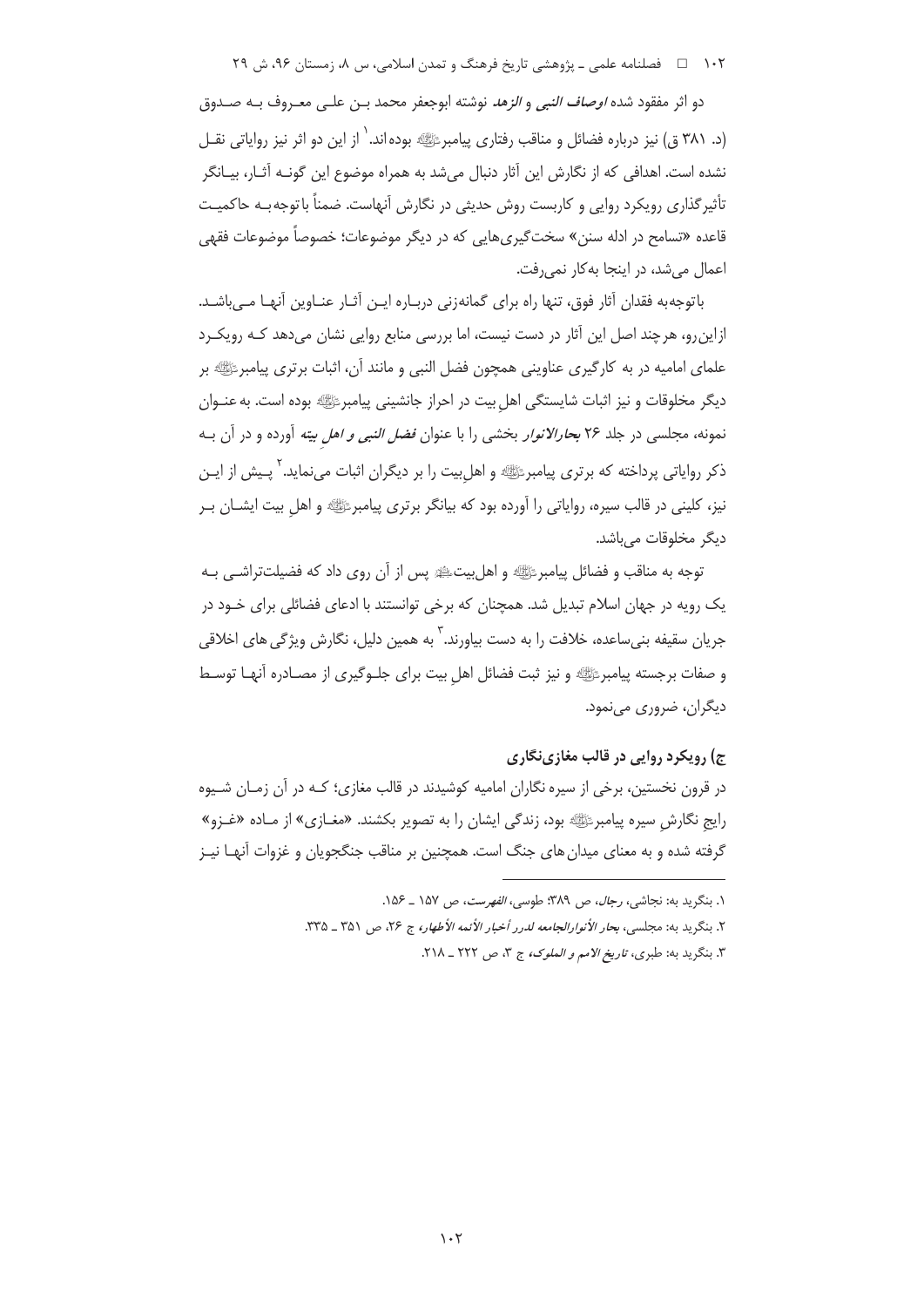اطلاق شده است. ٰ از نظر اصطلاحی، مراد از مغازی همان جنگهاست و بر عملکرد پیامبرﷺ و اصحابش در جنگ هایی که آن حضرت در آنها حضور داشتند، دلالت دارد، اگر چه این واژه غالبـاً کل حیات پیامبرﷺ، را در برمی گیرد. <sup>۲</sup> از این رو، انتظار می رود کتب مغازی شامل اخباری تاری*خی* درباره غزوات پیامبرﷺ و یا تمام دوران زنـدگی اَن حضـرتﷺ باشـد. ۚ درحـالی کـه روایـات برجای مانده از مغازی سیره نگاران امامیه نشان می دهد علاوه بر محتوای رایـج در آثـار مغــازی، این گونه آثار مشتمل بر اخبار و روایاتی در اثبات حقانیت علـی ﷺ نیـز بـوده اسـت. در حقیقـت سبره نگاران امامیه تلاش کردند خلاً موجود در آثار مغازی را با پ داختن په روایـاتی کـه نقـش حضرت علي ﷺ را در عصر پيامبرﷺ نشان دهد، پر كنند. اين ويژگي، تأثيرگـذاري دو نگـرش روایی و کلامی را بر این آثار اثبات میکند. اینان برای تکمیل اثر خود با وجود اینکه بـر روایـات معصومانﷺ متکی بودند، از اخبار دیگران نیز بهره بردند.<sup>۵</sup> از پیامدهای رویکرد روایی تأکیـد بـر نقل و پرهيز از نقد و تحليل و عدم توجه به بيان سلسلهوار و فرايندي زندگي پيامبرﷺ مي باشد. نگرش کلامی نیز برجسته کردن جنبه فراتاریخی زندگی پیامبرﷺ و خلط مجادلات کلامبی در گزارشات تاریخی را به دنبال آورده است.

ابان بن عثمان احمر بجلی، محمد بن ابیءمیر، احمد بن محمد بن خالد برقی (د. ۲۷۴ یا ۲۸۰ ق.)، <sup>۶</sup> ابراهیم بن محمد ثقفی (د. ۲۸۳ ق)<sup>۷</sup> علی بن ابراهیم قمی از مغازینگاران امامیه مــیiشـند. از کتــاب مغازی برقی و ثقفی هیچ روایتی در باب سیره پیامبرﷺ نقل نشـده اسـت. مـاهر جـرار گمـان كـرده روایاتی که مجلسی در *بحارالانوار* از ثقفی نقل کرده، از کتاب مغازی وی میباشد،<sup>۸</sup> درحـال*ی ک*ـه تکیــه مجلسي بر *اليقين* ابن طاووس بـوده و او ايـن روايـات را از كتـاب *المعرفـه* ثقفـي و نـه المغـازي وي،

١. فراهيدي، *العين*، ج ۴، ص ٣٣۴، ذيل واژه: «غزو».

۲. هورويتز، *المغازي الاولي و مولفوها*، ص ۹.

٣. مانند المغازي واقدى (د. ٢٠٧ ق) كه تنها به غزوات آن حضرتﷺ پرداخته است.

۴. مانند کتاب *«لاکتفاء بما تضمنه فی مغازی رسول الله و الثلاثه الخلفاء»،* نوشته ابوالربیع کلاع<sub>ی</sub> (م ۶۳۴ ق) که به بررسي وقايع دوران زندگي پيامبرﷺ پرداخته است.

۵. بنگريد به: جعفريان، *مقدمه بر المبعث و المغازي و الوفاه و السقيفه و الرده*، ص ٢٢.

۶ وي از اصحاب امام رضاﷺ و امام جوادﷺ بوده و رجال شناسان شیعه او را توثیق نموده و او را از مشاهیر امامیه در قم دانستهاند. (ابن غضائري، رجال، ص ٣٩؛ نجاشي، رجال، ص ٧۶)

٧. وي ابتدا زيدي بوده و سپس به اماميه گرويد. برخي از رجالشناسان اهلسنت از وي با القاب «غاليا في الـرفض» ياد كردهاند. (ابن حجر عسقلاني، لس*ان الميزان*، ج ٠١ ص ٣٥١)

۸. بنگرید به: جرار، *هفت آسمان*، ص ۲۱۱.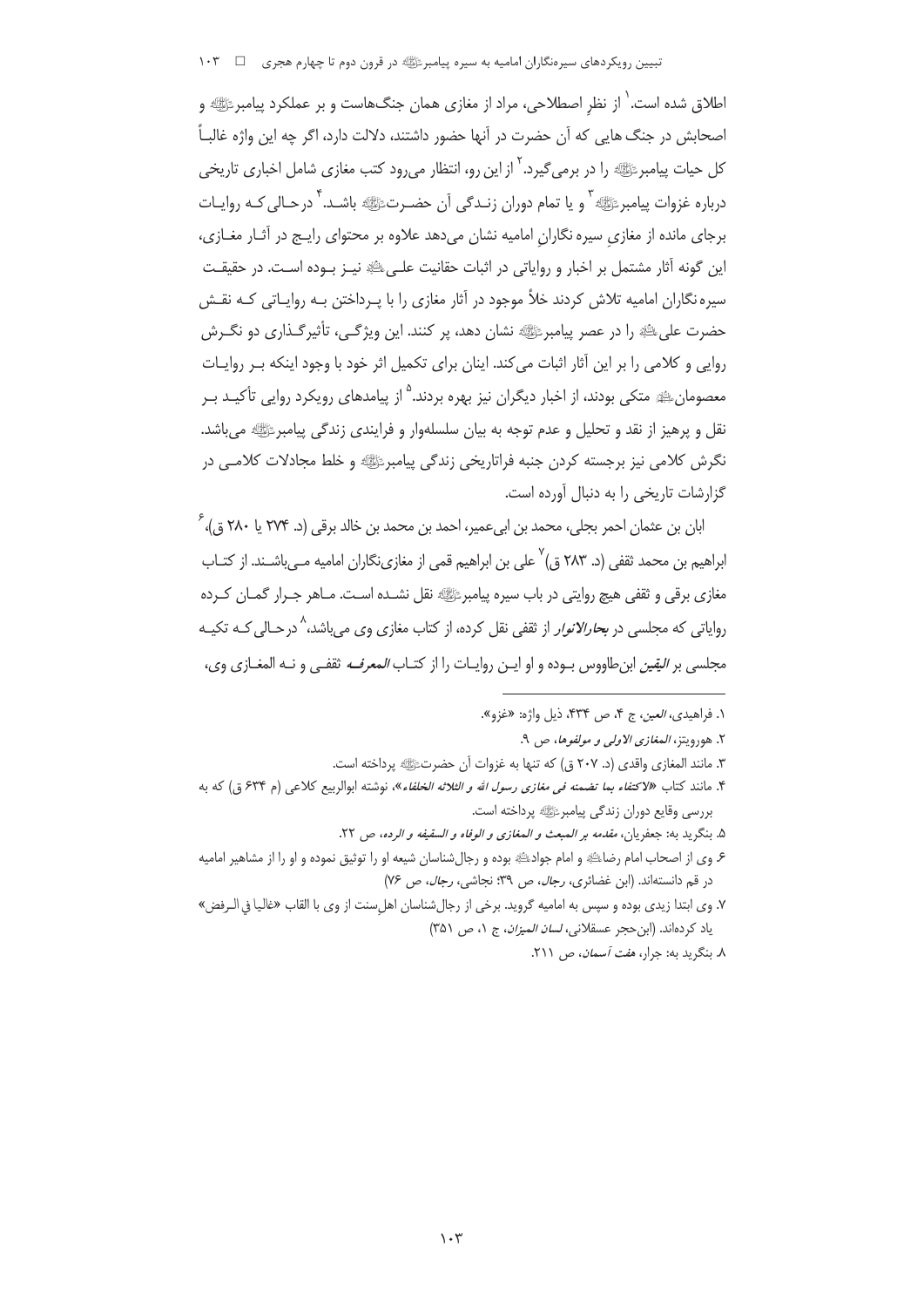۱۰۴ فصلنامه علمی ـ یژوهشی تاریخ فرهنگ و تمدن اسلامی، س ۸، زمستان ۹۶، ش ۲۹

نقل کرده است.<sup>\</sup> کتاب ابان بن عثمان نیز هرچند بر جای نمانده، اما بخش قابل توجهی از آن در منــابع آمده است. همچنین، روایات سپره و مغازی منقول از ابن!بیءمیر و آنچـه کـه از علـی بـن ابـراهیم در تفسیر قمی آمده، به خوبی امکان گمانهزنی درباره رویکرد این دو را فراهم می کند.

ابان بن عثمان، از علمای قرن دوم هجری است که احتمالاً در اواخر این قــرن از دنیـا رفتــه است.<sup>۲</sup> با وجود اینکه ابان از اصحاب اجماع <sup>۳</sup> دانسته شده که روایاتشان معتبر است، کشی وی را از ناووسیه ٔ میداند.<sup>۵</sup> طوسی درباره ناووسی بودن ابان چیـزی ننوشـته اسـت. ٔ نجاشـی وی را از یاران امام کاظمﷺ دانسته است.<sup>۷</sup> درحالی که ناووسیه اعتقادی به امامت امـام کــاظمﷺ ندارنــد. حلی نیز با وجود پذیرش ناووسی بودن ابان، براساس اجماعی که درباره پذیرش روایات وی وجود دارد، روايات وي را قابل پذيرش مي<اند.^ برخي احتمـال داده|نــد ناووسـيه تصــحيفي از قادسـيه باشد. ` خوبًى اين احتمال را يذيرفته و دليل آن را روايت ابان از امام كاظم. ﷺ مى داند، `` زيرا اگــر ابان ناووسی بود، به دلیل توقف ناووسیه بر امامت امام صادقﷺ و عدم اعتقــاد بــه امامــت امــام كاظم ﷺ، از ايشان روايت نمي كرد و اين دليلي بر صحت اعتقاد ابان مي باشد.'<sup>\</sup> برخي از علمـاي اهل سنت نیز وی را از علمای امامیه برشمردهاند.<sup>۱۲</sup>

١. ينگريد به: ابن طاووس، *البقين، ص ٢٠٨ ـ* ١٩٣.

٢. جرار، *هفت آسمان، ص* ٢٠٣.

۴. ناووسیه فرقهای بودند که بر امامت امام صادقﷺ توقف کرده و معتقد بودنـد وی شـهید نشـده، بلکـه همـان مهدی موعود است که ظهور خواهد کرد. اینان به جهت انتساب به رهبرشان ناووس و یا به جهت انتسـاب بـه روستایی به نام ناووس، ناووسیه خوانده شدند. (شهرستانی، *الملل و النحل*، ج ١، ص ١٩٥)

۵. کشی، *رجال کشی، ص ۳*۵۲.

- ع طوسی، رجال، ص ۱۶۴.
- ۷. نجاشی، *رجال*، ص ۱۳.
- ٨. حلي، خلاصه الاقوال، ص ٢١.
- ۹. حائري مازندراني، *منتهي المقال في احوال الرجال*، ج ١، ص ١٣٨.
- ١٠. براي روايت ابان از امام كاظم عليه بنكريد به: كليني، *الكافي*، ج ٨، ص ٢٩٨.
	- ١١. خوئي، معجم رجال الحديث و تفصيل طبقات الرجال، ج ١، ص ١٤٤.
- ١٢. ابن حجر عسقلاني، لس*ان الميزان*، ج ١، ص ٢٢۶؛ زركلي، *الأعلام قاموس تراجم لأشهر الرجال و النساء من العرب* و المستعربين و المستشرقين، ج ١، ص ٢٧.

٣. اصطلاح «اصحاب اجماع» كه از زمان كشّي (د. ٣۴٠ ق) پديد آمده، به هجده تن از راويان روايات امام باقر<sup>ي</sup>، تا امام رضاﷺ اطلاق میشود که علمای رجال و درایه بر وثاقت آنان اجماع کردهاند. (کشّی، *رجال کشـی، ص* ۳۷۵: این داود، *رجال، ص ۱۲ ـ ۱۱* و ۱۱۶)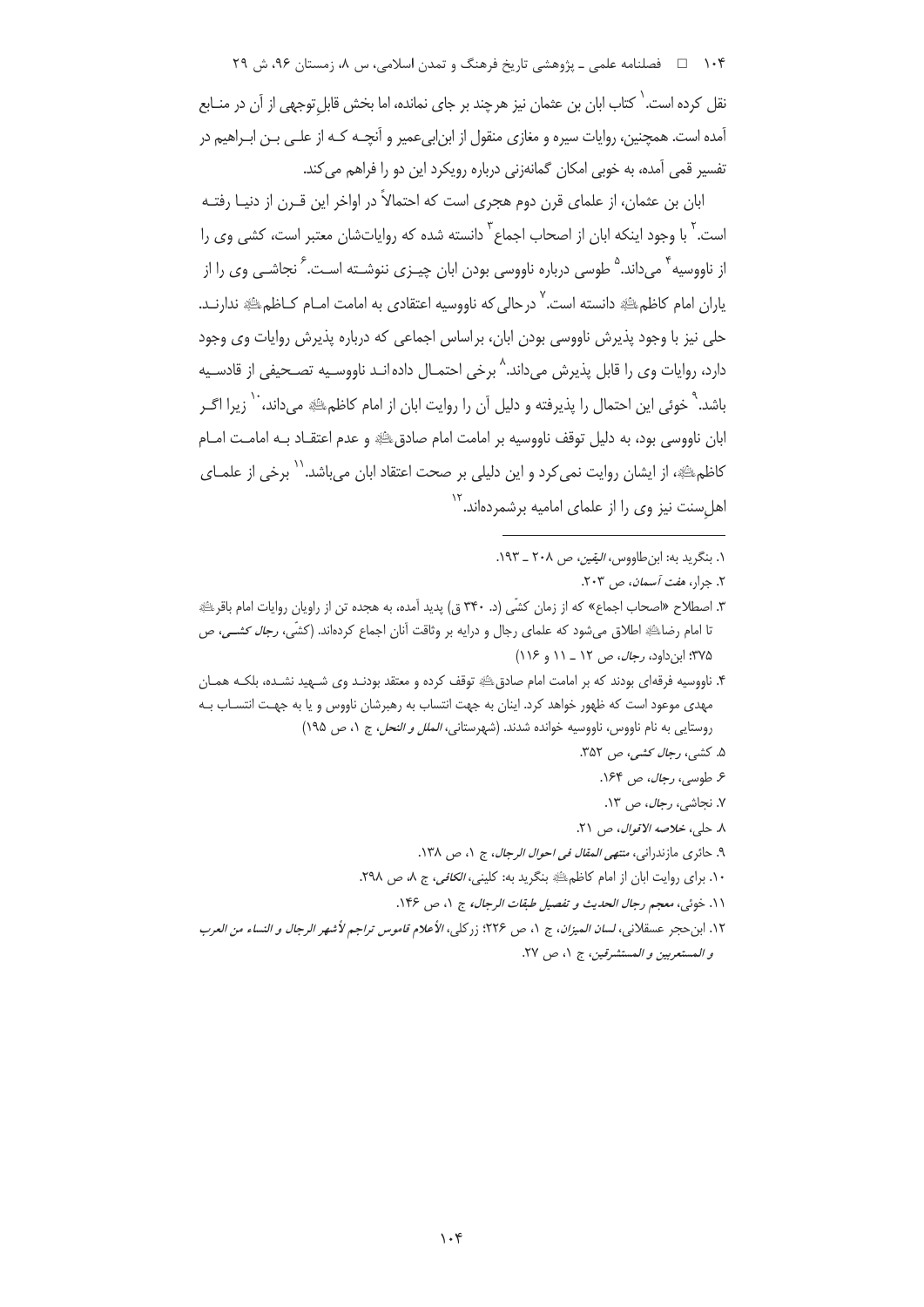تبیین رویکردهای سپرهنگاران امامیه به سپره پیامبرﷺ در قرون دوم تا چهارم هجری \_ □ \_ ۱۰۵

ابان كتابي تاريخي با عنوان *المبتدأ و المبعث و المغازي و الوفاه و الســقيفه و الــ*ردّه نگاشــته است. ٰ نجاشی نام کتاب را ذکر نکرده، اما آن را به کتابی خوب و بزرگ که در آن «مبتدا، مغازی، وفات و رده» آمده، توصیف کرده است.<sup>۲</sup> بخش *المبتدأ*، به خلقت انسان و تـاریخ انبیـا اختصـاص داشته است. اصل اثر تا قرن ششم در دسترس بوده و طبرسی بخش های زیادی از آن را با استناد به كتاب ابان، در كتابش؛ *إعلام الورى بأعلام الهدى* آورده است.<sup>۳</sup> منابع پيش از طبرسى نيز بدون اشاره به کتاب ابان، روایاتی را از وی نقل کرده اند. <sup>۴</sup> اخیراً رسول جعفریـان بـا اسـتفاده از منــاب*عی* همچون: ت*اريخ يعقوبي، الكافي، الطبقات ابن سعد، اعلام الوري* و …، بخشي از اثر ابان را بازسـازي و تحت عنوان *المبعث و المغازى و الوفاه و السقيفه و الر*دّه منتشر ساخته است.

متأثر بودن ابان از اهل حدیث و تکیه وی بر روایات معصومان،ﷺ گواهی بر رویک ِد روایـی ابان است.<sup>۵</sup> همچنین، اهتمام به نقل روایاتی در باب خلافت و وقایع پـس از پیـامبرﷺ، بیـانگر دغدغه هاي كلامي ابان است. رواياتي همچون؛ سكوت حضرت على ﷺ به خاطر حفظ اسلام ــ و شباهت ایشان به هارون و تشبیه مسلمانان به بنی اسرائیل ٔ ـ شکایت حضرت زهرایﷺ خطاب بـه پیامبرﷺ در کنار یکی از استوانه های مسجدالنبی ــ اَن هنگام که علیﷺ را برای بیعت بردنـد<sup>۷</sup> \_ پاسخ ندادن به سلام ابوبکر توسط پیامبرﷺ \_ وقتی که ابوبکر آن حضرت را در خواب دید^ \_\_ بیانگر دغدغههای شیعی ابان است. همچنین، ابان روایت مفصـلی را از امـام صـادق ﷺ در بـاب سقيفه نقل مي كند كه ثابت كننده باورهاي شـيعه در حقانيـت اميرالمـؤمنين ﷺ و غاصـب بـودن خلفای پس از پیامبرﷺ است. ٌ پرداختن به نقش پُـر رنـگ حضـرت علـیﷺ در دوران زنـدگی پیامبرﷺ نیز متأثر از باورهای کلامی ابان بوده است. عــلاوه بـر ایـن، نقــل مفصــل حــوادث و

> ۰. طوسی*، الفهرست*، ص ۱۸. ۲. نحاش*ی، رحال*، ص ۱۳. ٣. طبر سي، اعلام الوري، ج ١، ص ١٧٩، ٢١٨ و ٢۴۶. ۴. قمي، تفسير قمي، ج ۱، ص ۱۷۰ و ۲۵۵. ۵. بنگريد به: جعفريان، *مقدمه بر المبعث و المغازي و الوفاه و السقيفه و الر*دّه، ص ٢٢. ع كليني، الكافي، ج ١٥، ص ۶۶۷ و ۶۶۸. ٧. همان، ص ٨٢۴. ٨. عاملي نباطي، *الصراط المستقيم إلى مستحقى التقديم*، ج ٢، ص ٢٩٥. ٩. بنگريد به: عاملي نباطي، *الصراط المستقيم إلى مستحقى التقديم*، ج ٢، ص ٨٢.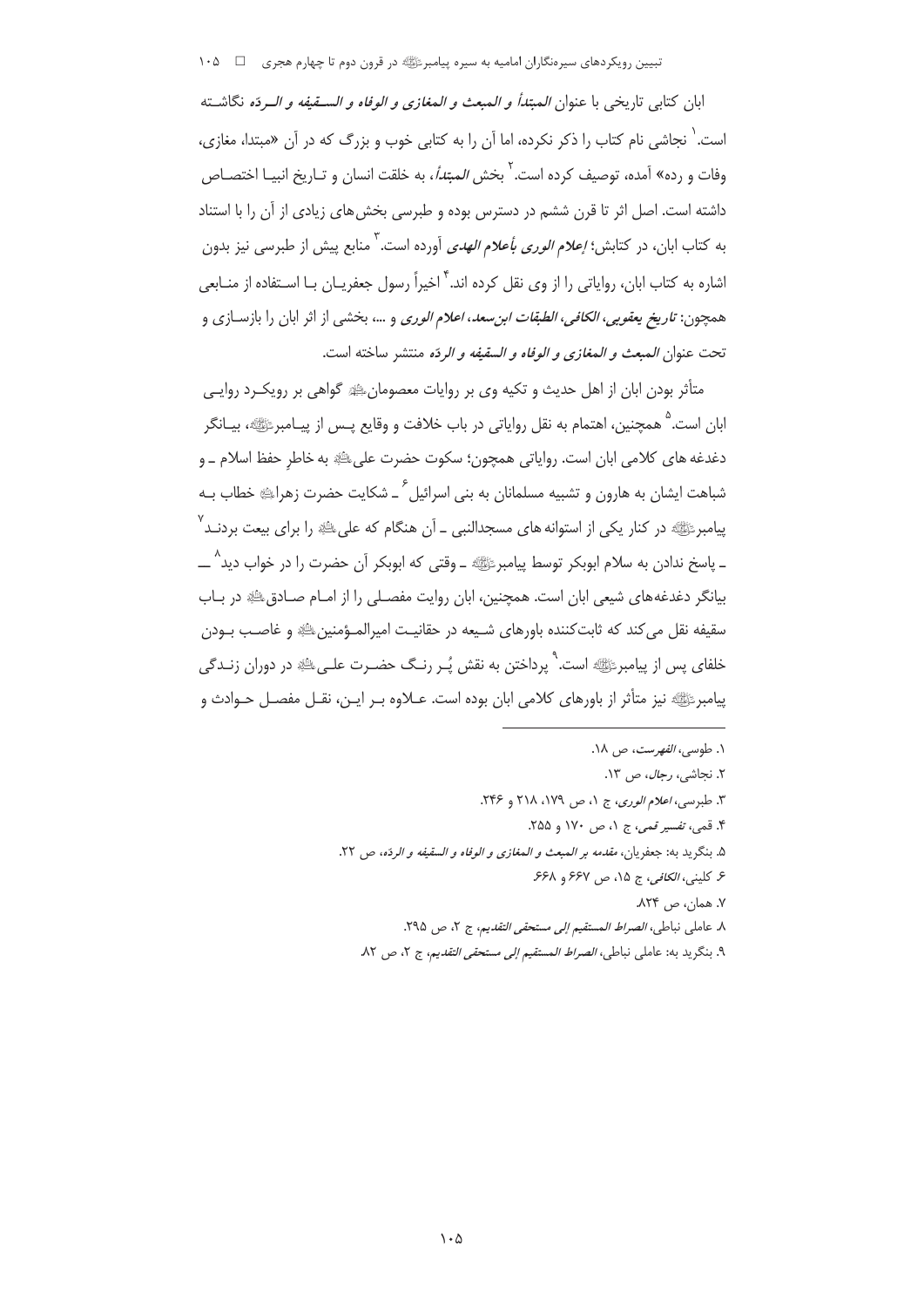۱۰۶ - ۱۰۶ فصلنامه علمی ـ پژوهشی تاریخ فرهنگ و تمدن اسلامی، س ۸، زمستان ۹۶، ش ۲۹

رخدادهای اعجاز گونه ای که در زندگی پیامبرﷺ به وقوع پیوسته،<sup>\</sup> تأکیدی بر رویک رد کلامـی ابان است. این روایات در منابع، به عنوان معجزه آن حضرت و به منظور اثبـات حقانیـت و افضـل بودن ایشان ذکر شده است.' بنابراین، کتاب ابان را باید در حوزه آثـاری قـرارداد کـه بـا رویکـرد روایی \_ کلامی نگاشته شده اند. ابان در زمانی کتابش را نوشت که نگارش سیره پیامبرﷺ آغـاز شده و آثاری نیز نوشته شده بود. یکی از معروف ترین آنها *سیره ابن!سحاق* است که آن هــم ســه جزء «المبتدا، المبعث و المغازي» داشته است. به نظر می رسد ابان سعی کرده بر اساس سـاختاری که ابن|سحاق طراحی کرده با رویکرد شیعی به بازبینی و تکمیل آن بیـردازد. اضـافه کـردن سـه بخش «وفات، سقیفه و رده» نیز در این راستا صورت گرفته است.

پس از ابان، شاگرد وی، محمد ابن ابی عمیر با نوشتن کتاب *«لمغازی»* ٔ رویکـرد روایـی ــــ كلامي ابان را ادامه داد. ابنابي عمير از اصحاب امام كاظم ﷺ و امــام رضـاﷺ بــوده و در كتــب رجالي شيعه از وي با عناوين؛ «جليل القدر» و «عظيم المنزله» يـاد شـده اسـت.<sup>\*</sup> جـاحظ او ,ا از سران رافضه دانسته ٌ و زرکلی از وی با لقب «فقیه امامی» یاد کرده است. َ این اثر نیز بـه ماننــد دیگر مکتوبات شیعیان از بین رفته است. البته روایاتی از این ابی عمیر در سـیره پیـامبرﷺ نقـل شده است. در میان این روایات یک روایت با عنوان کتاب وی تناسب دارد. ایـن روایـت دربـاره غزوه بنے قریظه می باشد.<sup>۷</sup> بقیه روایات با تعریف عامی که سپره نگاران از مغازی داشته انــد ـــ کــه کل حیات پیامبرﷺ را در بر می گیرد^ ــ تناسب دارد. علاوه بر این، روایات دیگری درباره سـیره

۳. نجاشی، رج*ال*، ص ۳۲۶.

- ۴. کشی، رج*ال کشی، ص ۵*۸۹؛ نجاشی، رج*ال*، ص ۳۲۶.
	- ۵. جاحظ، *البيان و التبيين*، ج ١، ص ٨٨.
- ۶ زركلي، الأعلام قاموس تراجم لأشهر الرجال و النساء من العرب و المستعربين و المستشرقين، ج ع ص ١٣١.
	- ٧. مجلسي، بحارالانوار، ج ١۵، ص ٢٠۶.
	- ۸ بنگرید به: داداش نژاد، *سیرهنویسان و قرآن*، ص ۹.

١. رخدادهايي كه در لحظه ولادت پيامبرﷺ به وقوع پيوست. (صدوق، *الامــالي*، ص ٢٨٧ ــ ٢٨۵) سـخن گفــتن حيوانات با پيامبرﷺ (كليني، *الكافي*، ج ١، ص ٥٩٠)

۲. مانند استجابت دعای پیامبرﷺ درباره مشرکان در جنگ احزاب. (طبرسی، *اعلام الــوری*، ج ۱، ص ۱۹۴) خبــر دادن پيامبرﷺ از وصيت ابن حواش به يهوديان، وقتي كه به سمت يثرب آمده بودند. (حر عــاملي، *اثبات الهداه* ب*النصوص و المعجزات*، ج ١، ص ٢٠٩) خبر دادن پيامبرﷺ از گسـترش اسـلام و تصـرف ايـران و روم. (حـر عاملي*، اثبات الهداه بالنصوص و المعجزات*، ج ١، ص ٢٥٨) جريان باردار شدن أمنهﷺ به حضرت محمدﷺ و مسائلي كه پيش أمد. (حر عاملي، *اثبات الهداه بالنصوص و المعجزات*، ج ١، ص ٢٩٢)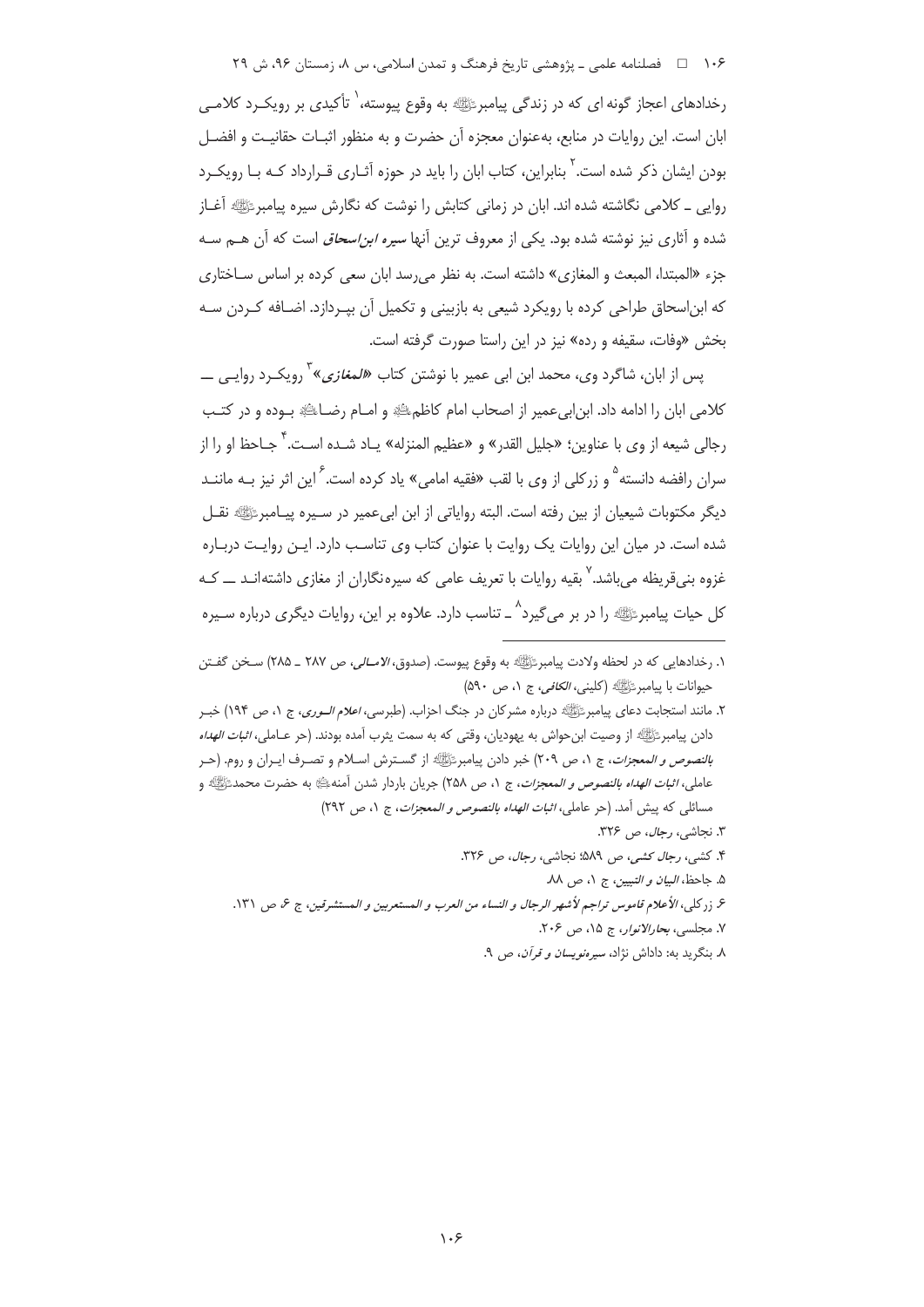پیامبرﷺ از ابن|بی عمیر نقل شده که هرچند نمی توان گفت از کتاب وی برگرفته شـده|نـد، امـا از طریق آنها میتوان به رویکرد روایی ــ کلامی وی پی برد. برخی از این روایات بیانگر رخدادهای دوران زندگی پیامبرﷺ در مکه می باشند. همراهی پیـامبرﷺ بـا ابوطالـب در سـفر بـه شـام، ٰ جريان خريداري زيد بن حارثه از بازار عكاظ و فرزندخواندگي او توسط رسول خداءَﷺ، ` ذكر زد و خوردهای علیﷺ در نوجوانی با کودکان مکی که به امر پدارنشان پیـامبرﷺ را مـی آزردنـد ٌ و یاسخ <sub>گ</sub>ویی آن حضرت به سؤالات مشرکان قریش درباره اصـحاب کهـف و رقـیم <sup>۲</sup> ازجملـه ایـن موارد است. برخی از این روایات نیز مربوط به دوران حضور پیامبرﷺ در مدینه می،باشند. تضرع و گريه شبانه پيامبرﷺ در منزل امسلمه، ° محاجه اميرالمـؤمنين علـيﷺ بـا ابـوبكر و قضـاوت پیامبرﷺ میان آن دو،<sup>7</sup> گزارش مفصل جریان صـلح حدیبیـه<sup>٧</sup> و گزارشـي از نامـه هـاي رسـول خداﷺ به امرای جهان^ازجمله روایات مرتبط با عصر مدنی میباشند. نقل وقایع تـاریخی فــوق از امامانﷺ بیانگر رویکرد روایی ابن|بیءمیر است. علاوه بر این، روایاتی از ابن|بےعمیـر نقـل شده که نشان دهنده دغدغههای کلامی وی میباشند. ازجمله ایـن مـوارد روایـت امـام بـاقرﷺ درباره ايمان پدر و مادر پيامبرﷺ و ابوطالب است. اين روايـت كـه بـه جريـان حجـةالـوداع بـر می گردد، حاکی از آن است که به خواست خدا پدر و مادر پیامبرﷺ و عموی ایشان؛ ابوطالب، از خاک برآمده و بر وحدانیت خداوند متعال و رسالت آن حضرت شهادت دادند. به همـین دلیـل آن حضرت پدر، مادر و عموی خویش را در قربانی ای که میخواست انجام دهد، شریک گرداند.<sup>۹</sup> این ارتباط ماورائی و تکلم اعجازگونه با درگذشتگان، در کنار تأکید بر ایمـان آنـان کـه از محـادلات کلامی میان مسلمانان محسوب می شود، رویکرد کلامی ابن ابی عمیر را نشــان مــی دهــد. جریــان غدير و حزن شياطين از اعلام جانشيني امام على ﷺ و خبر دادن ابليس از اينكــه عــده اي بــه او

> ١. مجلسي، بحارالانوار، ج ١۵، ص ٢٠٠. ٢. قمي، تفسير قمي، ج ٢، ص ١٧٢. ۳. همان، ج ۱، ص ۱۱۴. ۴. همان، ج ۲، ص ۳۲ ـ ۳۱. ۵. همان، ص ۷۵ \_ ۷۴. ع مجلسي، بجارالانوار، ج ع، ص ٢۴٧. ٧. قمي، تفسير قمي، ج ١، ص ٣١٣ ـ ٣٠٩. ٨. همان، ج ٢، ص ١۵٢. ۹. همان، ج ۱، ص ۳۸۱ ـ ۳۸۰.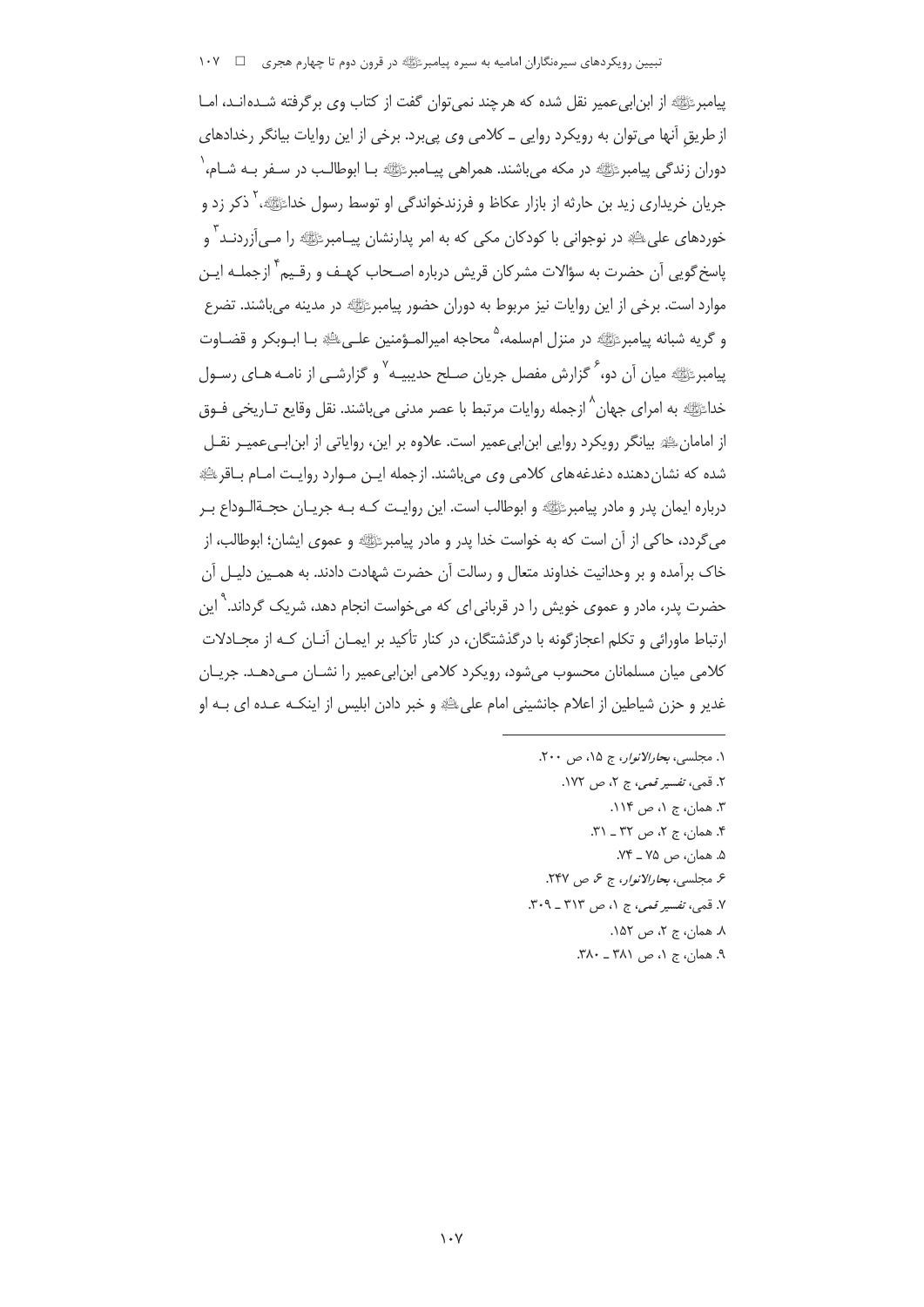۱۰۸ = هلسنامه علمی ـ پژوهشی تاریخ فرهنگ و تمدن اسلامی، س ۸، زمستان ۹۶، ش ۲۹

وعده دادهاند که این امر محقق نخواهد شد<sup>\</sup> نیز تأکیدی بر دغدغههای کلامی وی است.

علی بن ابراهیم قمی نیز علاوه بر نقل روایات ابن|بیعمیر در *تفسیر قمی*، کتابی در سیره پیامبرﷺ به نام *المغازی* داشته است. <sup>۱</sup> این کتاب مفقود شده و در دسترس نیسـت. البتــه علــی بــن ابــراهیم، در كتاب ت*فسير قمي* روايات زيادي را در باب سيره پيامبرﷺ عمدتاً به نقــل از ابــن|بــيءميــر أورده است.<sup>۳</sup> این امر بیانگر تأثیرپذیری علی بن ابراهیم از ابن|بیءمیر و به تبع او از ابــان بــن عثمــان بجلی بوده و نشان دهنده تداوم مغازی نگاری در میـان شـیعیان اسـت. ازایـن٫رو مـی تـوان گفـت که علی بن ابراهیم نیز رویکرد روایی ــ کلامی داشته است که عــلاوه بــر تأکیــد بــر جنبــه هــای بشری زندگی پیامبرﷺ، بر مباحث اعتقادی پیرامون آن نیز تأکید داشته و در مـواردی تـاریخ را به خدمت کلام گرفته است. بررسی روایات موجود در کتاب *تفسـیر قمـی ا*یـن مطلـب را نشــان می دهد. ضمناً در منابع روایی در باب سیره و مغازی پیامبرﷺ روایـاتی از قمـی نقـل شـده کـه روشن نیست از کتاب *المغازی* و یا تفسیر وی گرفته شده است. جـرار شـش روایـت موجـود در کتاب *اعلام الوری* را بررسی کرده و نشان داده که چهار مورد از آن در تفسیر قمبی بـا تفصـیل بیشتری موجود بوده و دو مورد آن در این تفسیر وجود ندارد که احتمـال دارد برگرفتـه از کتـاب *المغازي* قمي باشد.<sup>۴</sup>

## ۲. رویکرد کلامی

بنیان گذاری تاریخ نگاری اسلامی بر پایه جهان بینی دینی، زمینه رویکرد کلامی به تاریخ و سـیره پیامبرﷺ را فراهم کرد. در این رویکرد، نویسنده متعهـد بـه دفـاع از عقیـده ای اسـت از پـیش يذيرفته، كه البته آن را حقيقت مي داند. در اين تاريخنگاري، تاريخ نه آن چنــان كــه هســت، بلكــه آن چنان که باید، گزارش می شود.<sup>۵</sup> ادبیات به کار رفته در این رویکرد کلامی بوده و مبـانی حـاکم بـر آن نیز کلامی است. سیره نگاران امامیه نیز توجه زیادی به این رویکرد نمودند. همچنان که گفته شد تأثیر نگرش های کلامی در تدوین منابع روایی و آثار سیره با رویکرد روایی نیز موثر بـوده اسـت.

- ۴. جرار، *هفت آسمان، ص ۲۱۲ \_ ۲۱۱.*
- ۵. اسفندیاری، صحیفه خرد، ص ۲۲۱ \_ ۲۲۰.

١. همان، ج ٢، ص ٢٠١.

٢. بنگريد به: نجاشي، رجال، ص ٢۶٠؛ طوسي، *الفهرست*، ص ٩٩؛ ابن حجر عسقلاني، *لسان الميزان*، ج ۵، ص ٣٧٧. ٣. بنگريد به: قمي، تفسير قمي، ج ٢، ص ١٧٢ و ٣٠٩.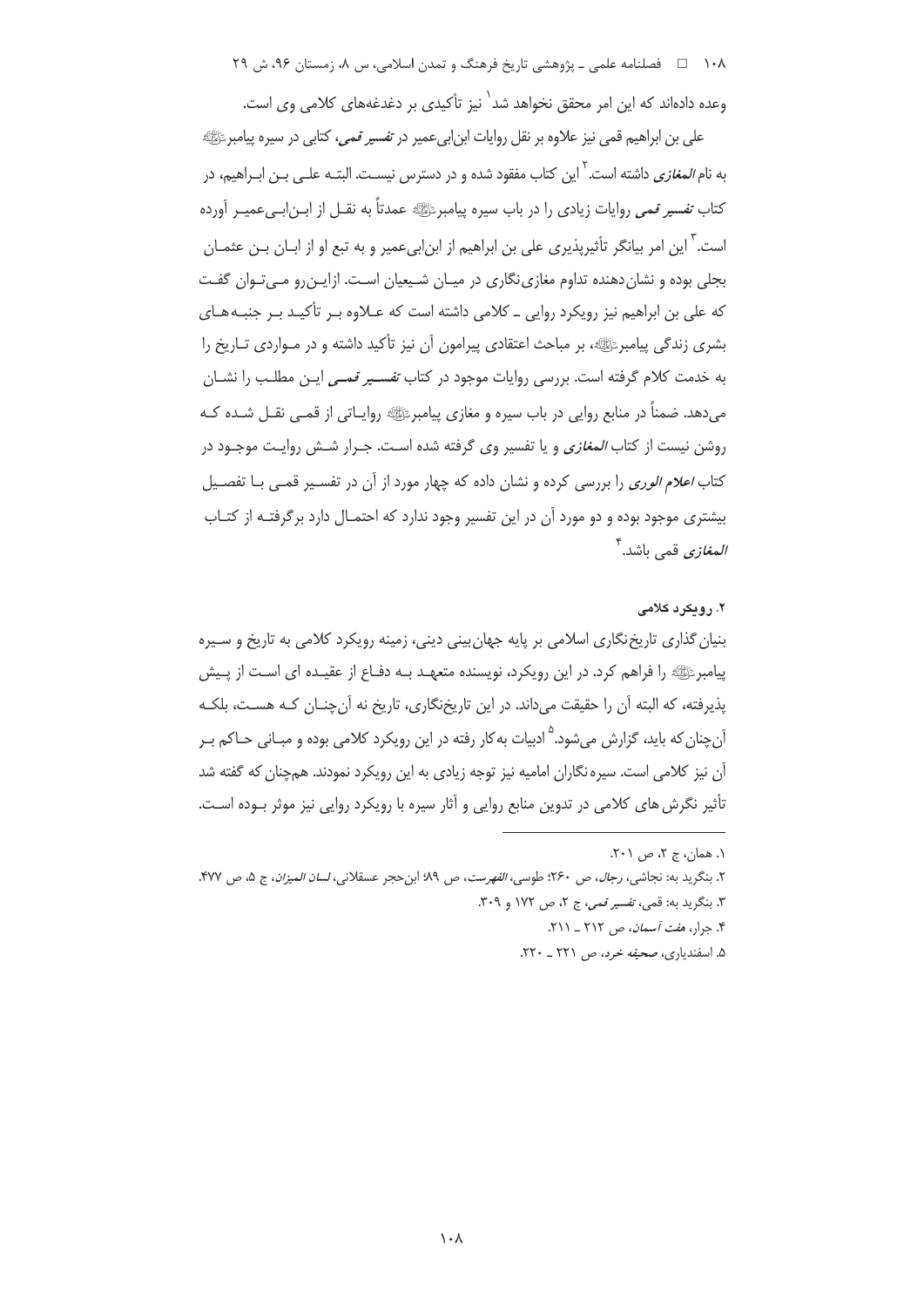تبیین رویکردهای سیرهنگاران امامیه به سیره پیامبرﷺ در قرون دوم تا چهارم هجری \_\_ 1۰۹

در رویکرد کلامی برخی در قالب دلایل نگاری بـه سـیره پیـامبرﷺ پرداختنـد. ایـن گونـه آثـار مشحون از روایاتی در باب معجزات و کرامات پیامبرﷺ است کـه بـه منظـور اثبـات نبـوت آن حضرت گردآوری شده اند.` یکی از این آثار متعلق به محمد بن وهبان دبیلی (د. ۳۸۵ ق) اسـت.` دبیلی از اهالی بصره بوده و بزرگان شیعه از وی با عنوان «ثقه من اصـحابنا» یـاد کـردهانـد کـه بیانگر امامی بودن وی است.<sup>۳</sup> ابنشهر آشوب برای وی کتابی به نام *اعلام نبوة النبی* ذکـر کـرده است. <sup>۴</sup> برخی از منابع نام این کتاب را *معجزات النبو*ء ضبط کرده اند.<sup>۵</sup> این شهر آشـوب و برخـی از علمای پس از وی، با استناد به این کتاب، روایاتی را در موضوع دلائل ذکر کردهاند. البته در منابع پیش از ابن شهر آشوب، برای دبیلی کتابی با عنوان *اعلام نبوه النبی* و یا *معجزات النبوه* ذکر نشده است. <sup>۶</sup> استناد ابن شهر آشوب، <sup>۷</sup> عاملی نباطی، <sup>۸</sup> حر عاملی <sup>۹</sup> و دیگران به این کتاب، بیانگر صـحت انتساب آن به دبیلی است. عبارت ابنشهر آشوب نشان میدهد که وی به اصـل کتـاب مراجعـه داشته است.

علی رغم عنوان کتاب که اختصاص محتوای آن به پیامبرﷺ را نشان می دهد، روایاتی که از آن نقل شده بر حقانیت امیرالمؤمنین علی،ﷺ دلالت دارد. سخن گفـتن تعـدادی از پرنـدگان بـا حضرت على عله و سلام دادن به ايشان به عنوان «اميرالمؤمنين و خليفـه پروردگـار جهانيـان»، ``

- ١. اعواني، *مقدمه بر اعلام النبوه رازي*، ص ١٨ \_ ١٧.
- ٢. قبل از وي احمد بن يحيى اودي كوفي (د. ٢۶۴) بوده كه ثقه بوده، كتـابي بـه نـام دلائـل النبـيﷺ نوشـت. (نجاشی، رجال، ص ٨١؛ ابن داود، رجال، ص ۴٨ \_ ۴٧) ذكر اودى در رجال نجاشى هرچند مى تواند تشيع او را ثابت کند، اما دلالتی بر امامیه بودن وی نمی کند.
	- ٣. نجاشي، رجال، ص ٣٩۶؛ حلي، خلاصه الاقوال، ص ١۶٣.
		- ۴. ابن شهر آشوب، *معالم العلماء*، ص ۱۱۶.
- ۵. ابن شهر أشوب، *مناقب آل ابي طالب ملتَّاهِ*، ج ٢، ص ٣٠۵؛ عاملي نباطي، *الصراط المســتقيم إلــي مســتحقي التقــدي*م، ج ١، ص ٩٤؛ بحراني، مدينه معاجز الائمه الاثنى عشر، ج ١، ص ٢٨٤.
	- ۶. بنگرید به: نجاشی، رجال، ص ۳۹۶: طوسی، رجال، ص ۴۴۴.
	- ٧. ابن شهر آشوب، *مناقب آل ابي طالب عاطيَّةِ*، ج ٢، ص ٣٠۵.
	- ٨. عاملي نباطي، *الصراط المستقيم إلى مستحقى التقديم*، ج ١، ص ٩۶
- ۹. حر عاملی در کتاب *اثبات الهداه* یکی از منابع خود را کتاب معجزات النبوه محمد بن وهبان ذکر می کند. (بنگرید به: حر عاملي، *اثبات الهداه بالنصوص و المعجزات*، ج ١، ص ٥٨) براي موارد استناد حر عاملي به دبيلي. (بنگريد به: همان، ج ٢، ص ١۵۶، ج ٣، ص ٥۴٣)
- ١٠. ابن شهر أشوب، *مناقب آل ابي طالب*، ج ٢، ص ٣٠٤ \_ ٣٠٥: عاملي نباطي، *الصراط المستقيم إلى مستحقى التقدي*م، ج ۱، ص ۹۶.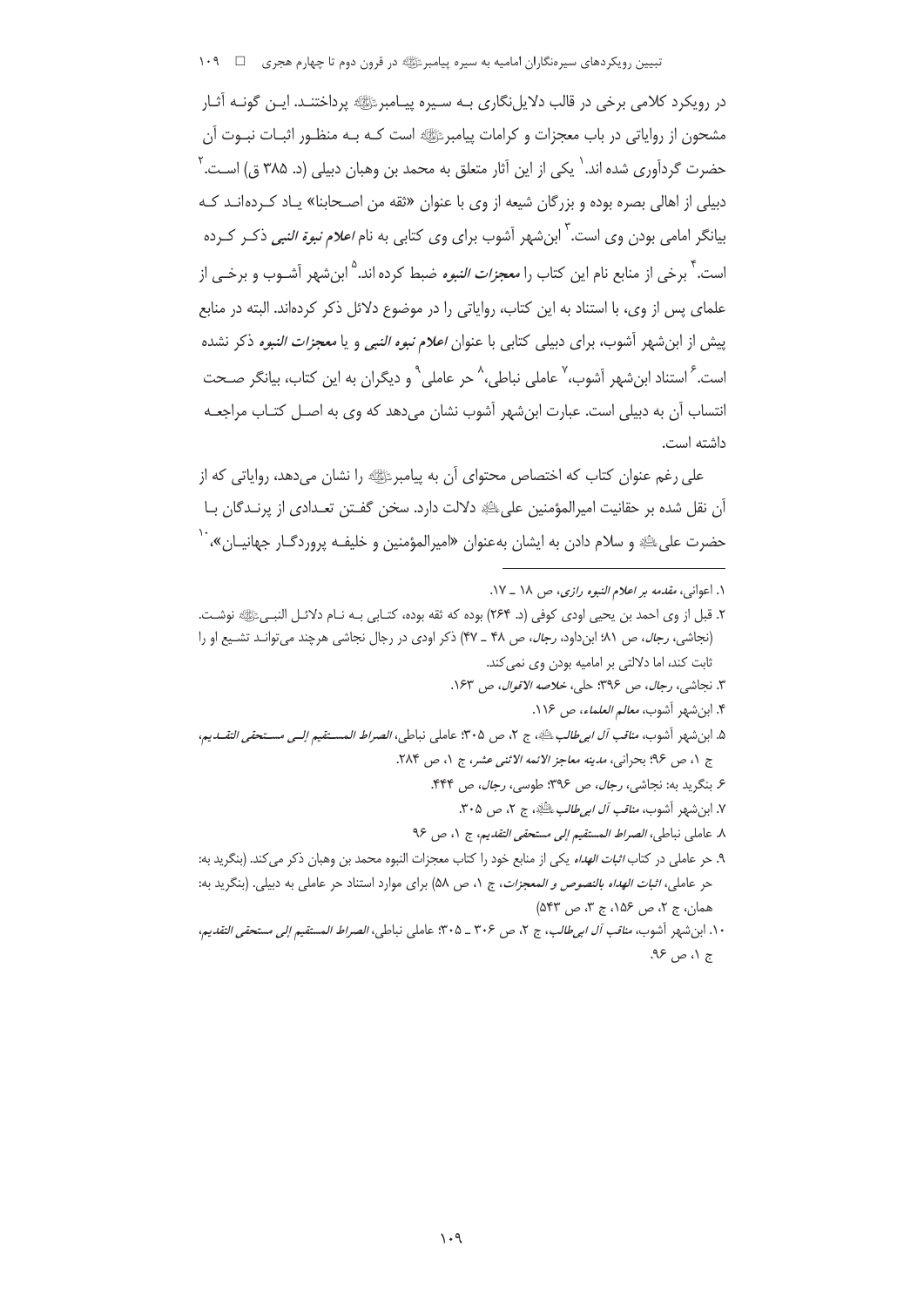۱۱۰ فصلنامه علمی ـ پژوهشی تاریخ فرهنگ و تمدن اسلامی، س ۸، زمستان ۹۶، ش ۲۹

و نيز سلام دادن شير در صحرا بر آن حضرت<sup>\</sup> از اين موارد است. تأكيد بر نقش حضرت على ﷺ در دوران زندگی پیامبرﷺ از محورهای این روایـات اسـت. جالـب اینجاسـت حتـی در روایتـی که حر عاملی از ابن,وهبان درباره خلقت نوری معصومانﷺ نقل کرده، اشاره به نــور پیــامبرﷺ نشده است.<sup>۲</sup>

این محتوا بیانگر آن است که برخی از سیره نگاران امامیه به قدری دغدغـه مباحـث کلامـی حول محور امامت داشتند که از اصل موضوع کتابشان؛ که پرداختن به دلایل نبـوت پیـامبرﷺ بوده، غافل میشدند. دلیل این امر را میتوان در بی توجهی دیگر نویسندگان مسلمان بـه نقش امام علی ﷺ دانست. به همین دلیل، نویسندگان امامیه پر کردن خلاً تاریخی موجود را ضـروری می دانستند. و دفاع از حقانیت امامان ﷺ، محتوای تألیفاتشان را به متنی کاملاً کلامـی و بـهدور از معیارهای تاریخی تبدیل می کرد. روایات برجای مانـده از دبیلـی مؤیـد ایـن ادعاسـت کـه بـه مواردی از آنها اشاره شد.

# ۰۳ روبکرد تاریخی

در رویکرد تاریخی مورخ به دنبال کشف فرایندها ازطریق تفسیر جزئیات و گزارشات است. در این رویکرد مورخ میکوشد دقت، شفافیت و همـاهنگی را در میـان عناصـر تـاریخی رعایـت کنـد. آ درحالی که در رویکرد روایی و کلامی، سیرهنگاران به جنبههـای فراتـاریخی زنـدگی پیـامبرﷺ نظر دارند. در رویکرد تاریخی، پیامبرﷺ به عنوان شخصیتی تاریخی که در زمانی به دنیـا آمـده، بزرگ شده، مبعوث شده، دوران مکی و مدنی را پشتسر گذاشته و سپس رحلت کرده است، مطرح می شود و سیر زمانی و تاریخی سیره در بیان و ترتیب مباحث یی گرفته مـی شـود. <sup>۲</sup> عمـدتاً کسانی که با رویکرد تاریخی به سپره پیامبرﷺ پرداخته اند، از روش خبری بهرهجسته انـد. خبـر؛ توصيف جامع رويدادي واحد است كه گاه در قالب روايتي واحد نقل مي شود و در مـواردي نيـز از تلفيق چند روايت؛ كه هر كدام بخشي از ماجرا را حكايت مي كنند، شكل مـي گيـرد. تلفيـق روايـات متعدد برای ارائه گزارش واحدی از یک رویداد به حذف سلسله اسناد در اخبار تاریخی منجر می شـد.

- ١. عاملي نياطي، *الصراط المستقيم إلى مستحقي التقديم*، ج ١، ص ٩٥.
	- ٢. حر عاملي، *اثبات الهداه بالنصوص و المعجزات*، ج ٢، ص ٢٢٩.
	- ٣. توجيدي نيا و صفري فروشاني، *تاريخ اسلام*، ش ٤٤ ص ١٤.
		- ۴. داداش نژاد، *سیره نویسان و قرآن*، ص ۱۲.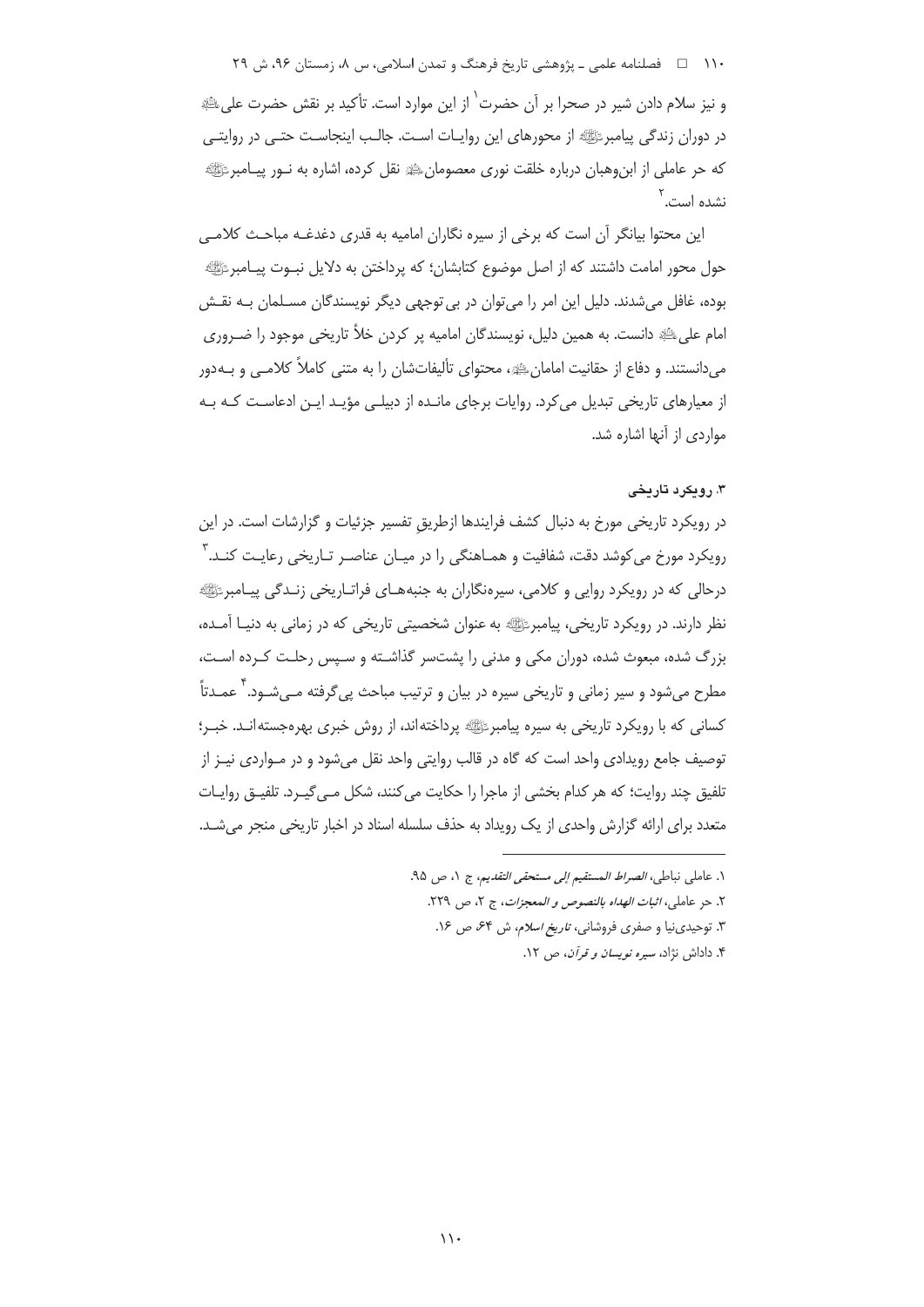تبیین رویکردهای سپرەنگاران امامیه به سپره پیامبرﷺ در قرون دوم تا چهارم هجری □ ١١١

این امر فاصله گرفتن از روش اهل حدیث بود که بر حفظ سلسله سند و ترکیب نکردن روایات با یکدیگر تأکید داشتند. ٰ ازاین٫رو، از همان قرون نخسـتین، بـرای تفکیـک میـان اهـل حـدیث بـا تاریخ نگاران، اصطلاح «اخباری» <sup>۲</sup> بر این گونه افراد اطلاق گردید که بعدها از آنان به عنــوان «مــورخ» یاد شد. در منابع این اصطلاح برای عوانه بن حکم (د. ۱۴۷)، <sup>۲</sup> هیثم بن عـدی (د. ۲۰۶ ق) <sup>۲</sup> ابومخنـف لوط بن يحيى (د. احتمالاً: ١۵٧ ق) ۠ و عبدالعزيز بن يحيى جلودي (د. ٣٣٢ ق) َ و برخـي ديگـر، به کار رفته است.

بر خلاف سده های میانه اسلامی که در میان شیعیان توجه کمتری به رویکرد تـاریخی شـد، در قرون نخستین آثار متعددی با این رویکرد نوشته شد. از جمله این آثـار، دو کتـاب در موضــوع وفود<sup>۷</sup> می<sub>،</sub>باشد. یکی از این آثار *الوفود علی النبی*ءﷺ نوشته حسین بـن محمـد أزدی از علمـای قرن سوم هجری است<sup>^</sup> که از وی با عنوان «ثقه من اصحابنا» و از آگاهان به سیره، آداب و شـعر یاد شده است.<sup>\</sup> عناوین کتاب های وی بیانگر رویکرد تاریخی او میباشد. کتاب دیگر *وفود العرب* 

- ۳. جعفریان، صف*ویه در عرصه دین، فرهنگ و سیاست*، ج ۱، ص ۴۶۵.
- ۴. سمعانی کسی را که به نقل حکایات، قصهها و نوادر پرداخته، اخباری نامیده است. (سمعانی، *الانساب، ج* ۱، ص ۱۳۰)
	- ۵. نجاشی، رجال، ص ۳۲۰.
		- ۶. همان، ص ۲۴۰.

١. روش اخباريان (مورخان) در گزارش حوادث تاريخي با ضوابط دقيق اهل حديث مانند ضبط صحيح كلمات خبر و اطلاع از منازل رجال همخوانی نداشت و چنان که معهود آنان بود، اخبار حوادث را غالبـاً بـی توجـه بـه چنــان دقتهایی که در نقل حدیث معمول بود، تنها از شاهدان عینی برمیگرفتند و چون بسیاری از شـاهدان از گـروه محدثان به شمار نمی,رفتند، طبیعتاً از سوی اهل حدیث، اخباریان به روایت از «مجاهیل» یا ج*ع*ـل اخبــار مــتهم می شدند (بهرامیان، *دائره المعارف بزرگ اسلامی*، ج ع ص ٢١۶ \_ ٢١۵) همچنین، ترکیب چند روایت با یکدیگر و روشن نكردن ناقلان هر بخش از متن تركيبي، از ديگر ايراداتي بوده كه اهل حديث بر اخباريان مـي¢فتنـد. (ابن سيد الناس، *عيون الاثر،* ج ١، ص ١٥)

۲. در عصر صفویه «اخباری» بر گروهی از علما اطلاق شد که بر پیروی از اخبار و احادیث و کنـار گذاشـتن روش اجتهاد برای دستیابی به احکام شرعی و تکالیف الهی تأکید داشتند. احیاکننده حرکت اخباری ملا محمـد امـین استرآبادی (د. ۱۰۳۶) بود که در آثار خود از این روش دفاع کرده و به مرور این تفکر در حـوزه علمـی \_ دینـی تشبع بسط یافت. (جعفریان، صفویه در عرصه دین، فرهنگ و سیاست، ج ١، ص ٢٨٨ \_ ٢٨٧)

۷. وفود جمع وفد است که به معنای ورود نماینده یک قوم بر امیـر و یـا شخصـیت بزرگـی مـیLباشـد. (جـوهری، الصحاح، ج ٢، ص ٥٥٣)

٨. نجاشی، *رجال*، ص ۶۵. اطلاعات دقیقی از زندگی وی در دست نیست، آقا بزرگ به جهت اینکه منذر بن محمد قابوسی از شاگردان او بوده و قابوسی نیز از مشایخ ابنءقده (د. ۳۳۳ ق) بوده است، ازدی را از علمای قرن سوم هجري به حساب أورده است. (أقا بزرگ، *الذريعه الى تصانيف الشيعه*، ج ١، ص ٣١٣)

۹. بنگرید به: ابن غضائری، *رجال*، ص ۱۲۱ ابنداود، *رجال*، ص ۱۲۷.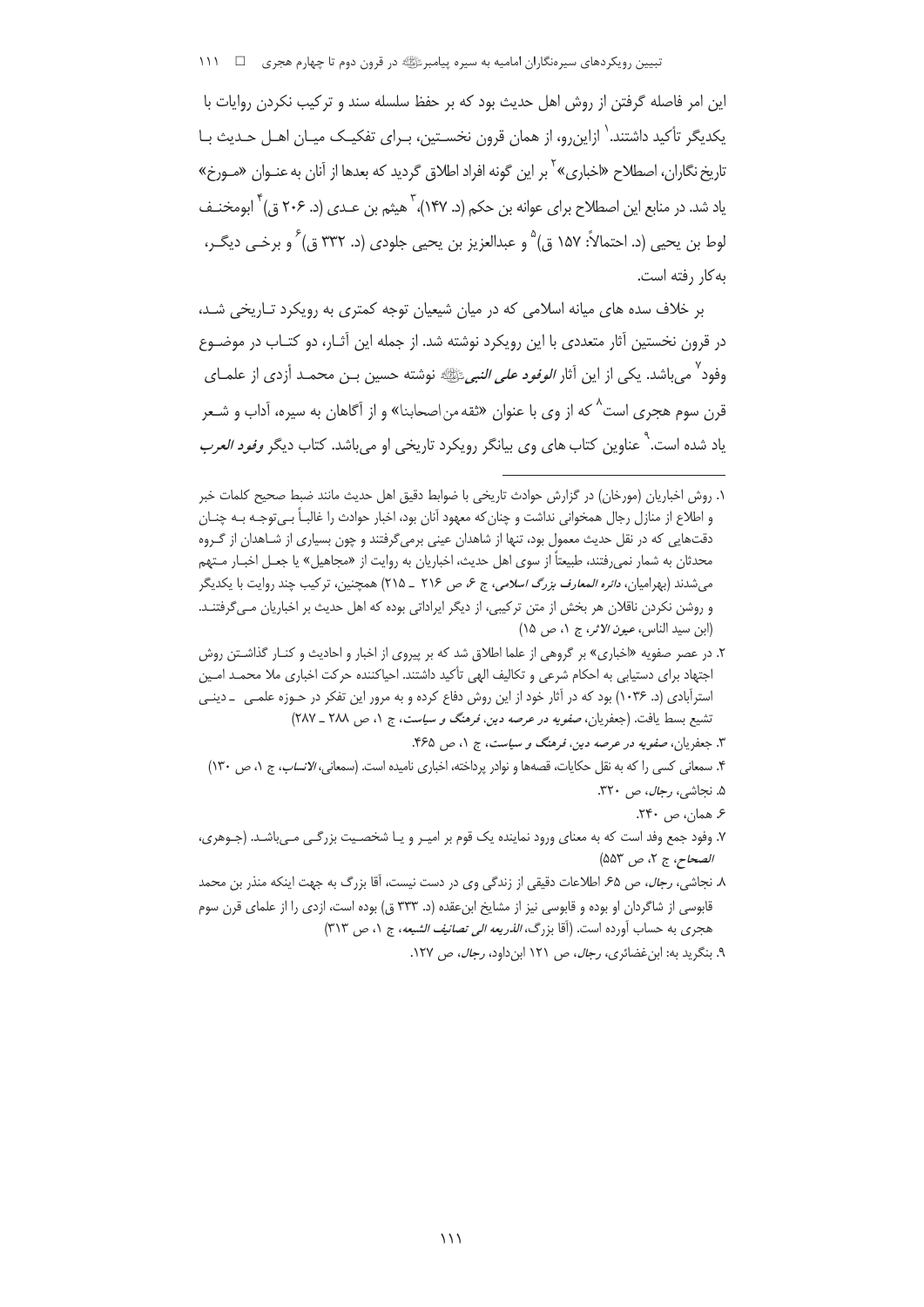۱۱۲ □ فصلنامه علمي ـ پژوهشي تاريخ فرهنگ و تمدن اسلامي، س ٨، زمستان ۹۶، ش ۲۹ *الي النبي* ﷺ نوشته منذر بن محمد قابوسي مي باشد كه نجاشي از وي بـا عبـارت «مـن اصـحابنا» يـاد نموده و او را توثیق کرده است. ` منابع رجالی اطلاعات زیادی از زندگی وی نمی دهنـد. ازایـن رو تـاریخ ولادت و وفات وى مشخص نيست. آقا بزرگ، قابوسى را معاصر محمد بن يعقوب كلينـي (د. ٣٢٩ ق) میداند. <sup>۲</sup> قابوسی را مورخ و از مشایخ ابن عقده دانسته اند. <sup>۲</sup> رجال شناسان، حسین بـن محمـد ازدی را از مشایخ قابوسی می دانند. <sup>۴</sup> این امر تأثیریذیری قابوسی از ازدی را نشان می دهد.

در منابع شیعی هیچ روایتی درباره وفود به نقل از ازدی و قابوسی نیامده است. تنها روایاتی از این دو راوی نقل شده که کارکرد اعتقادی دارند.<sup>۵</sup> تنها در *اسد الغابه* و *الاصابه* ۹ روایت از این دو در باب وفود نقل شده است. سه روایت تنها در *اسدالغابه*، گنج روایت در الاصابه<sup>۷</sup> و یـک روایـت در هر دو منبع آمده است. ^ متن روایات نشان می دهد این اثیر (د. ۶۳۰ ق) و این حجر (د. ۸۵۲ ق) هیچ کدام به اصل کتابها دسترسی نداشته و ازطریق واسطه ازجمله با سلسله سند از ابن شاهین<sup>۹</sup> این روایات را نقل کردهاند. روایات موجود جنبه تاریخی داشـته و خـالی از نگـرش هـای کلامـی است. از طرفی ازدی و قابوسی هیچ روایتی را درزمینهٔ وفود از امامان شیعه نقل نکردهاند. ایـن در حالي است كه از سيف بن عمر تميمي (د. ٢٠٠ ق) كه از جاعلان حديث بــوده و بــه دروغ گــويي متهم شده، `` روایت نقل کرده اند.`` این امر بیانگر رویکرد تاریخی آنان و اهتمام بـه نقــل اخبــار

- ١. نجاشي، رجال، ص ٤١٨؛ بنگريد به: ابنداود، رجال، ص ٢٧٣؛ حائري مازندراني، *منتهي المقال في احوال الرجال*،  $.777$  ص  $\sim$ 
	- ٢. آقا بزرگ، *الذريعه الى تصانيف الشيعه*، ج ٢۵، ص ١٢٢.
		- ٣. سبحاني، موسوعه الطبقات الفقهاء، ج ۴، ص ٣٨۶.
	- ۴. ابن غضائری، رجال، ص ١٢٢ \_ ١٢: نجاشی، رجال، ص ۶۶.
		- ۵. ابن عقده، فضائل امير المومنين، ص ١۴.
		- ۶ ابن اثیر، اسد الغابه، ج ١، ص ۶۱، ۲۵ و ۳۸۸.
	- ٧. ابن حجر عسقلاني، *الأصابه*، ج ۵، ص ٣٧٧: ج ۶، ص ۵۸؛ ج ٣، ص ٢٢: ج ۶، ص ١٠١ \_ ١٠٠.
		- ٨. بنگريد به: ابن اثير، *اسد الغابه*، ج ٢، ص ١٠٣؛ ابن حجر عسقلاني، *الاصابه*، ج ٢، ص ۴۶۵.
- ۹. عمر بن احمد، معروف به ابن شاهين (۳۸۵ \_ ۲۹۷ ق) از اهالي بغداد و از عالمان به حديث بوده است. گفته شده كه او داراي سيصد كتاب بوده است. (زركلي، *الأعلام قاموس تراجم لأشهر الرجال و النساء من العرب و ال*مستعربين و المستشرقين، ج ۵، ص ۴۰)
- ١٠. ذهبي، تاريخ الاسلام، ج ١١، ص ١۶٢ \_ ١٤١؛ خوتي، معجم رجال الحسديث و تفصيل طبقــات الرجــال، ج ١١، ص ٢٠٧؛ تستري، قاموس الرجال، ج ٥، ص ٣٧٤.
	- ١١. ابن اثير، *اسد الغابه*، ج ١، ص ٣٨٨.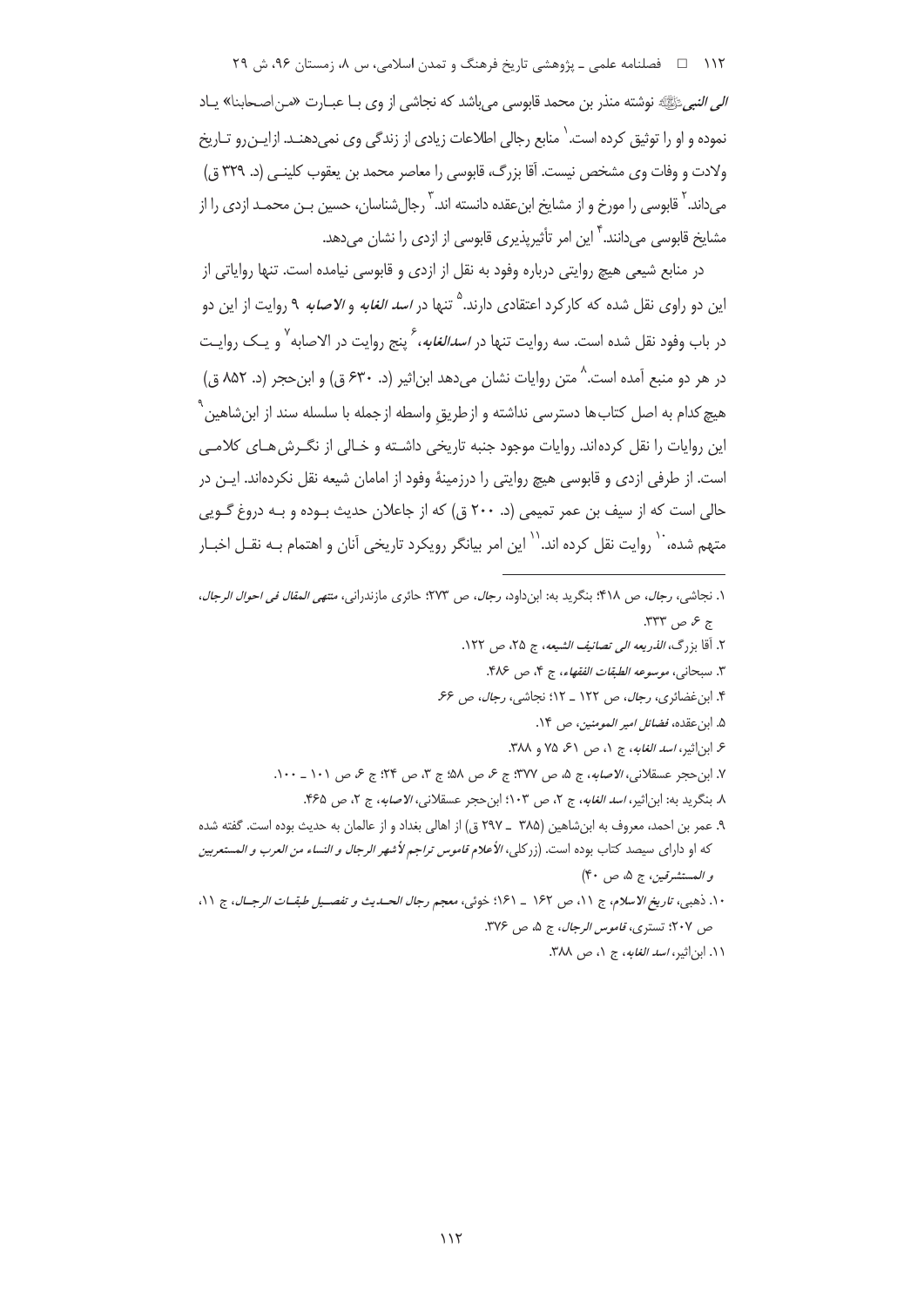تاریخی است. به نظر می رسد اهتمام ازدی و شاگردش قابوسی در پایبنـدی بـه روش و رویکـرد تاریخی و عدم نقل از معصومانﷺ، از عوامل بی مهری علمای شیعه به آثار این دو بوده است.

از دیگر نویسندگان امامی که رویکرد تاریخی داشته، عبدالعزیز بن یحیی جَلـودی اسـت کـه نجاشي وي را «شيخ بصره» و از «اخباريان» مي داند. ` حلي از وي با عنوان «امامي المذهب» ياد کرده است.<sup>۲</sup> جلودی مورخی پرکار بوده و نجاشی برای او حدود ۲۰۰ اثـر نـام بـرده کـه بـیش از نیمی از آنها تاریخی است. <sup>۳</sup> وی در سیره پیامبرﷺ و موضوعات پیرامونی آن، آثـاری همچــون: كتاب نسب النبي ﷺ، خطب النبي ﷺ، كتب النبي ﷺ، قطائع النبي ﷺ و كتـاب أخبـار الوفـود *على النبي ﷺ* و *ابي بكر و عمر و عثمان* را نگاشته است. <sup>1</sup> به عنوان مثال *قطائع النبي*ﷺ رويك د اقتصادی نویسنده به سیره نبویﷺ را نشان می دهد. مراد از قطائع زمین ها و املاکی است کـه حاکم بر اساس اختیاراتی که دارد، به دیگری واگذار میکند.<sup>۵</sup> اطلاعات این کتاب م<sub>، </sub>توانسـت بـه تبیین دقیق سپره اقتصادی رسول خداءًﷺ کمک کند. عناوین آثار جلودی بیانگر اهتمـام وی بـه رویکرد تاریخی و پایبندی به روش تاریخی است. این امـر یکـی از دلائـل بـی تـوجهی بـه آثـار تاریخی وی از سوی دانشمندان امامیه و در نتیجه از بین رفتن این آثار میباشد. جالب اینجاست که در زمینه های متناسب با آثار تاریخی جلودی، هیچ روایتی در منابع روایـی شـیعه نقـل نشـده است. این امر هر چند قضاوت را درباره رویکرد وی سخت می کند، امـا تأکیـد رجـال شناسـان بـر اخباري بودن وي و نيز عناوين آثارش، رويكرد تاريخي وي را اثبات مي كند.

## نتىحە

سیره نگاران امامیه در قرون دوم تا چهارم هجری، متأثر از فضای حاکم بر جامعه شیعه و متناسب با آن، با رویکردهای متفاوتی به نگارش سیره پیامبرﷺ پرداختند. عناوین سپرههای آنــان و نیــز قطعات برجای مانده از این آثار بیانگر وجود سه رویکرد غالب در جامعه امامیه است. برخـی بـه منظور حفظ میراث روایی امامان،ﷺ و با تأکید بر نقل گرایی، سپره پیامبرﷺ را با رویکرد روایـی

۵. ازهري، *تهذيب اللغه*، ج ١، ص ١٣٠، واژه «قطع».

١. نحاشي، رحال، ص ٢۴٠.

٢. حلي، خلاصه الاقوال، ص ١١۶.

٣. نجاشي، رجال، ص ٢۴۴ \_ ٢۴٠.

۴. همان، ص ۲۴۳ ـ ۴۰.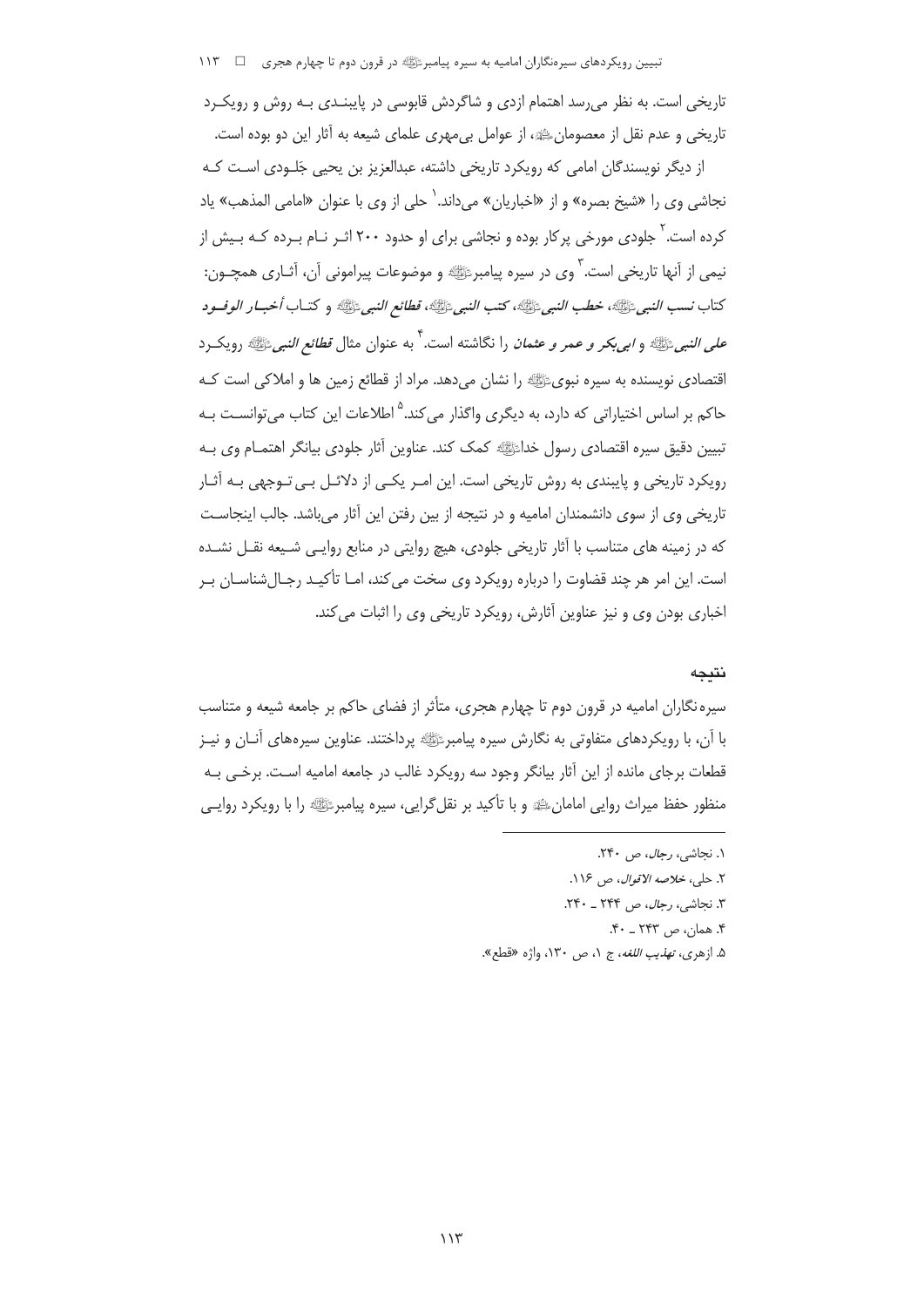۱۱۴ فصلنامه علمی ـ پژوهشی تاریخ فرهنگ و تمدن اسلامی، س ۸، زمستان ۹۶، ش ۲۹

گزارش کردهاند. بهرغم تفاوت گونهها و قالبهای عرضه روایات سپره، همه آنها در توجه محض بر نقل و در نتیجه تسامح در سند و راوی، بی توجهی به عناصر تاریخ نگاری، عدم توجه به نقـد و تحلیل و تأکید بر باورهای کلامی اشتراک دارند. فراوانبی آثـاری کـه بـا رویکـرد روایـی نوشـته شده اند، بیانگر غلبه نگاه نقل گرایی بر جوامع شیعی است. برخی از سپره نگاران نیز به منظور دفاع از اهل بیتﷺ و با رویکرد کلامی به سیره پیـامبرﷺ پرداختنـد. نشــان دادن جنبـه فراتـاریخی زنــدگي پيــامبرﷺ و برجســته كــردن نقــش امپرالمــؤمنين علــيﷺ در دوران آن حضــرت از ویژگی های رویکرد کلامی است. در رویکرد تاریخی نیز تأکید بر ارتباط فراینـدی وقـایع زنـدگی پیامبرﷺ و بهره گیری از خبر برای نقل آن مدنظر بوده است. بررسـی روایـات برجـای مانــده از حسین بن محمد ازدی و منذر بن محمد قابوسی که رویکرد تاریخی داشـتند، بیـانگر ایـن نکتـه است. همچنین، مقایسه میان روایات ابان بن عثمان بجلبی بـا نویسـندگان پـس از وی، بیـانگر پُررنگ شدن مباحث کلامی در سیرههای پس از ابان است. این موضوع در سدههای بعد جدی تر شد، به گونه ای که سیره پیامبرﷺ در حاشیه و توجه بـه زنـدگی دیگـر معصـومانﷺ در صـدر تمايلات نويسندگان اماميه قرار گرفت. مؤيد اين ادعا كتاب *الارشاد* شيخ مفيد اسـت كـه بخـش مستقلی از آن به سیره پیامبرﷺ اختصاص داده نشـد و تنهـا در خـلال بررسـی زنـدگی دیگـر معصومان ﷺ جنبه هایی از زندگی پیامبرﷺ، آن هم برای اثبات باورهای کلامبی ذکـر گردیـده است. از این رو، از قرن چهارم به بعد رویکرد روایی و کلامـی بـر تألیفـات شـیعیان سـایه گسـترد و رویکرد تاریخی کنار گذاشته شد. همین امر یکی از دلائل مهم مفقـود شـدن آثـاری اسـت کـه بـا رویکرد تاریخی نوشته شد، به گونهای که از آثار فراوان عبدالعزیز بن یحیی جلودی هیچ اثـری بــاقی نمانده است. همچنین از دو اثر وفودنگاری حسین ازدی و منذر بن محمد قابوسـی هـیچ روایتـی در باب وفود در منابع شیعه نقل نگردید و تنها در منابع اهلسنت روایاتی از آنها برجای ماند.

#### منابع و ماخذ

- ۱. آقابزرگ تهرانبی، محسن، *الذریعه الی تصانیفالشیعه*، تهران ـ قم، کتابخانه اسـلامبی ــ اســماعیلیان، ۱٤٠٨ ق.
- ٢. ابن اثير ، علي بن محمد، *أسد الغابه في معرفةالصحاب*ه، بيروت، دار الفكر ، ١٤٠٩ ق / ١٩٨٩ م. ٣. ابن حجر عسقلاني، احمد بن علي، *الإصابه في تمييزالصحابه*، تحقيق عادل احمد عبدالموجود و على محمد معوض، بيروت، دارالكتب العلميه، ١٤١٥ ق / ١٩٩٥ م.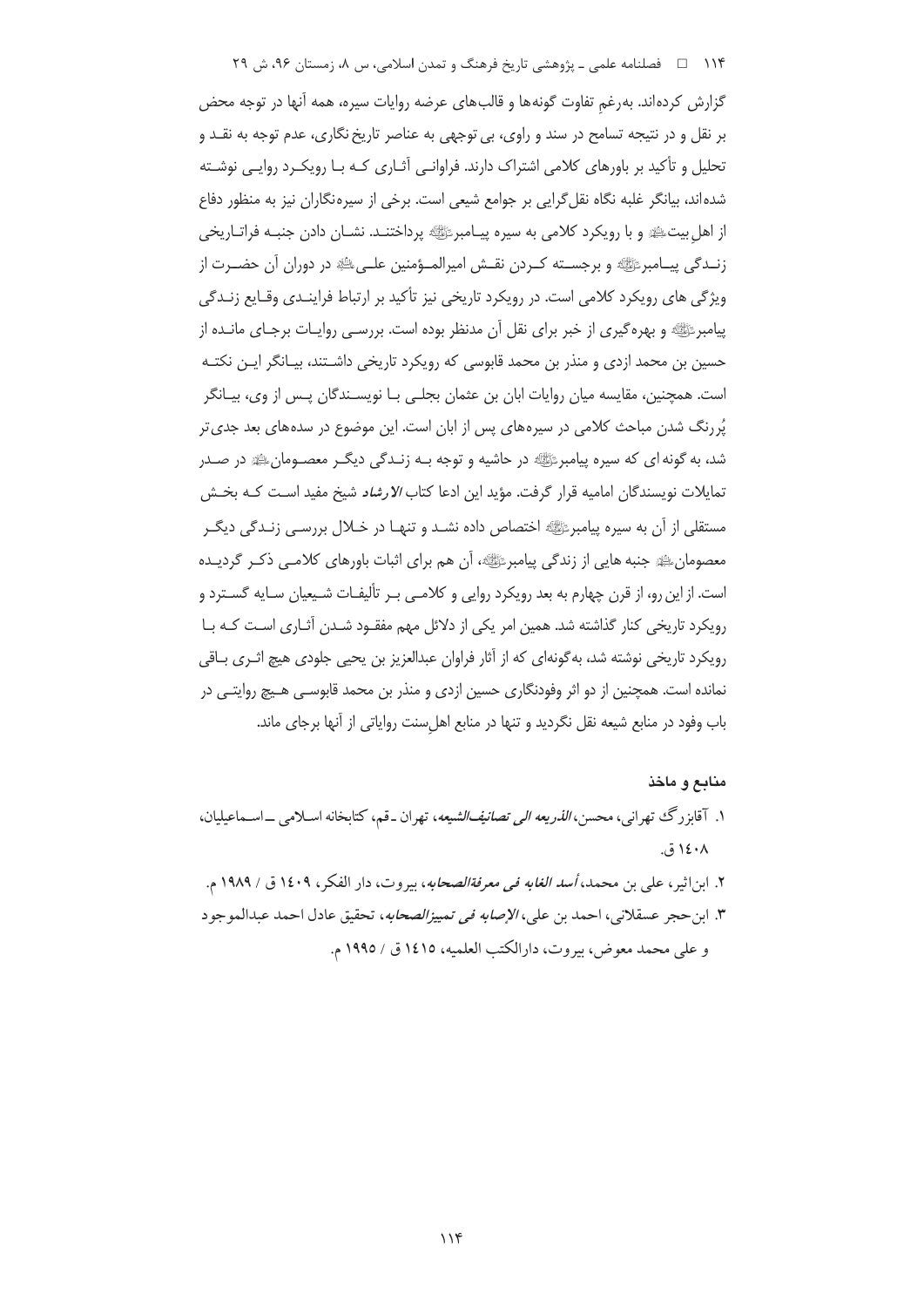تبیین رویکردهای سیرهنگاران امامیه به سیره پیامبرﷺ در قرون دوم تا چهارم هجری ه عام ۱۱۵

- ٤. ابن حجر عسقلاني، احمـد بـن علـي، لســ*انالميــزان*، تحقيـق عبـد الفتـاح ابـو غـدّه، بيـروت، دارالبشائر الاسلاميه، ١٤٢٣ ق / ٢٠٠٢ م.
	- ٥. ابنداود، حسن بن علي، *رجال*، تهران، انتشارات دانشگاه تهران، ١٣٨٣ ق.
- ٦. ابن سيد الناس، محمد، *عيونالأثر في فنونالمغازي والشمائل والسير*، تعليق ابـراهيم محمـد رمضـان، بيروت، دار القلم، ١٤١٤ ق / ١٩٩٣ م.
- ۷. اعوانی، غلامرضـا، *مقدمه بر اعلامالنبوه رازی*، تهـران، مؤسسـه پژوهشـی حکمـت و فلسـفه ايـران،  $.1411$
- ٨. ابن شهر آشوب، محمد بن علي، *معالمالعلماء*، نجف اشـرف، منشـورات المطبعـة الحيدريـه،  $.514\lambda$ 
	- ۹. ابن شهر آشوب، محمد بن علي، *مناقب آل اب<sub>ح</sub>طالب عليه*، قم، علامه، ۱۳۷۹ ق.
	- ١٠. ابن عقده كوفي، احمد بن محمد، *فضائل أميرالمؤمنين* ﷺ، قم، دليل ما، ١٤٢٤ ق.
- ١١. ابن غضائري، احمد بن ابيعبد الله، رجال، تحقيق محمد رضا حسيني، قم، دار الحديث، ١٣٦٤.
- ١٢. ابن هشام، عبد الملك، *السيرةالنبويه*، تحقيق مصطفى سقا و ابـراهيم ابيـاري و عبـدالحفيظ شـلبي، بيروت، دار المعرفه، بي تا.
	- ١٣. ازهري، محمد بن احمد، *تهذيب اللغه*، بيروت، دار احياء التراث العربي، ١٤٢١ ق.
- ١٤. اسفندياري، محمد، ع*اشوراشناسي؛ پژوهشي درباره هدف امــام حســين* ﷺ، قـم، صـحيفه خـرد،  $\lambda Y \lambda V$ 
	- ١٥. امين، سيد محسن، *أعيان الشيعه*، بيروت، دار التعارف للمطبوعات، ١٤٠٦ ق.
- ۱۶. باقری، خسرو، «نگرش چیست و چگونـه مـی تـوان نگـرش هـا را تغییـر داد؟»، تربیـت، ش ۳۱،  $144V$
- ١٧. بحراني، سيد هاشم بن سليمان، *مدينه معاجزالأنمةالإثني عشر*، قـم، مؤسسـة المعـارف الإسـلاميه، ۱٤۱۳ ق.
- ۱۸. بهرامیان، ابو مخنف، *دایرةالمعارف بـزرگ اسـلامی*، زیـر نظـر کـاظم موسـوی بجنـوردی، تھران، مرکز دایرةالمعارف بزرگ اسلامی، چ اول، ۱۳۷۳.
	- ١٩. تسترى، محمد تقى، *قاموس الرجال*، قم، مؤسسة النشر الاسلامى، بي تا.
- ۲۰. توحیدی نیا، روحالله و نعمتالله صفری فروشـانی، «بررسـی تحلیلـی تـاریخنگـاری روایـی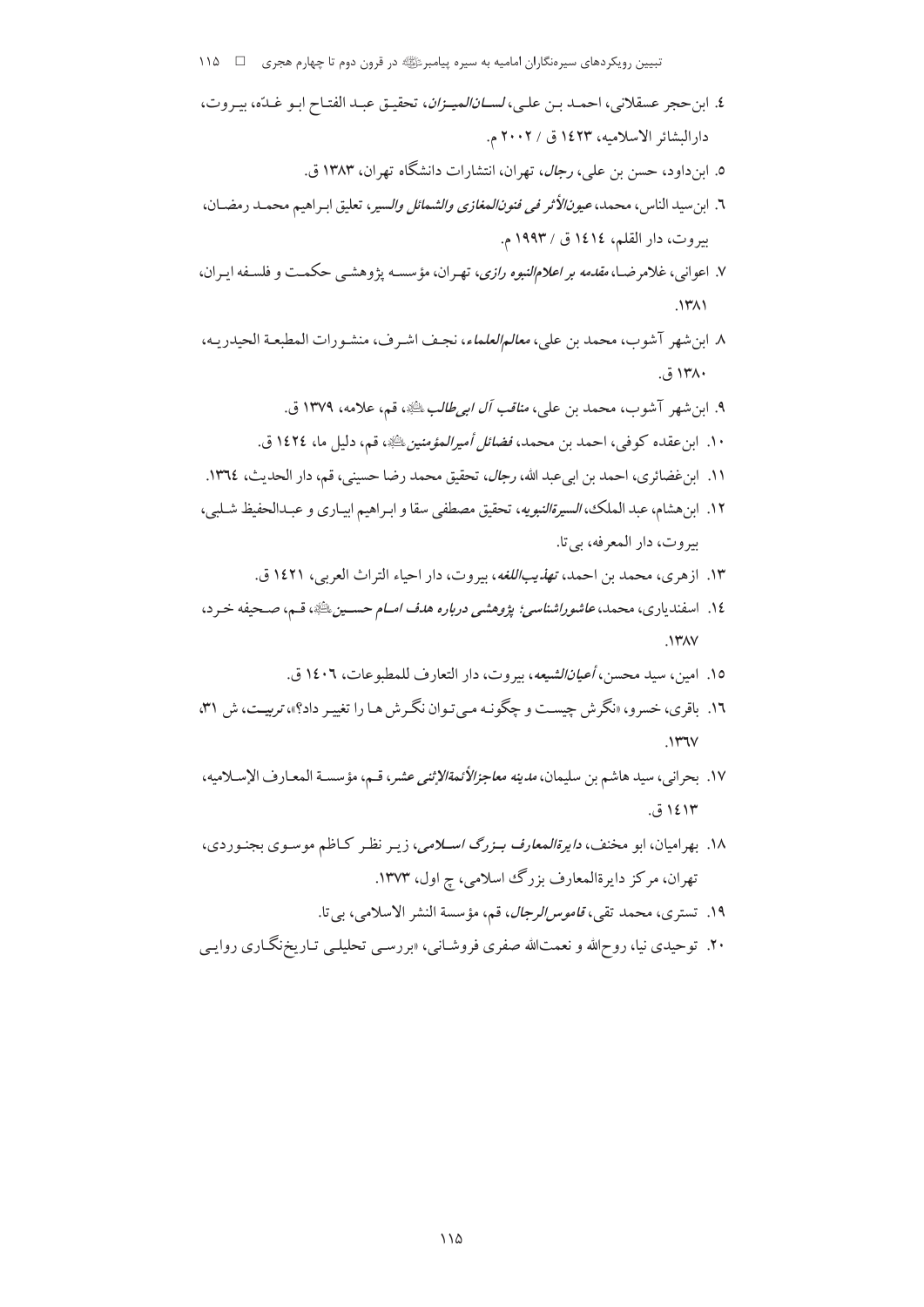- ۱۱۶ هـ فصلنامه علمي ـ پژوهشي تاريخ فرهنگ و تمدن اسلامي، س ٨، زمستان ٩۶، ش ٢٩ امامیه تا نیمهقرن پنجم هجری»، *تاریخ اسلام*، شماره مسلسل ۲۶، ۱۳۹٤.
	- ۲۱. جاحظ، عمرو بن بحر، *البيان والتبيين*، بيروت، دار و مكتبة الهلال، ۲۰۰۲ م.
- ۲۲. جرار، ماهر، «نخستین منابع شیعی درباره زندگی پیامبرﷺ»، ترجمه محمد حسن محمـدی مظفر، *هفت آسمان*، ش ۳۲، ۱۳۸۵.
- ۲۳. جعفریان، رسـول، *صفویه در عرصه دین، فرهنگ و سیاسـت*، تهـران، یژوهشـکده حـوزه و دانشگاه، ۱۳۷۹.
- ٢٤. جعفريان، رسول، *مقدمه بر المبعث والمغازي والوفاة والسقيفه والرده*، نوشته ابـان بـن عثمـان بجلي، قم، مكتب الاعلام الاسلامي، ١٣٧٥.
	- ٢٥. جوهري، اسماعيل بن حماد، *الصحاح*، بيروت، دار العلم للملايين، ١٣٧٦ ق.
- ٢٦. حائري مازندراني، محمد بـن اسـماعيل، *منتهـي المقــال فــي أحــوالـالرجــال*، قـم، مؤسسـه آلالبيتﷺ، ١٤١٦ ق.
- ٢٧. حر عاملي، محمد بن حسن، إثب*ات الهداه بالنصوص والمعجزات*، بيروت، اعلمي، ١٤٢٥ ق.
- ۲۸. حق شناس، علی محمد و همکاران، *فرهنگ معاصر هزاره*، تهران، انتشارات فرهنگ معاصر، ج بیست و یکم، ۱۳۹۰.
	- ٢٩. حلَّى، جعفر بن حسن، *معارج الأصول*، قم، مؤسسه آلاليت ﷺ، ١٤٠٣ ق.
	- ٣٠. حلَّى، حسن بن يوسف، *خلاصةالأقوال*، نجف اشرف، منشورات المطبعة الحيدريه، ١٣٨١ ق.
		- ٣١. خوارزمي، محمد بن أحمد، *مفاتيحالعلوم*، بيروت، دارالمناهل، ١٤٢٨ ق / ٢٠٠٨ م.
- ۳۲. خويبي، سيد ابو القاسم موسوى، *معجم رجالالحديث و تفصيل طبقــاتالرجــال*، قـم، مركـز النشر الثقافةالاسلاميه، چ پنجم، ١٣٧٢.
	- ۳۳. داداشiزاد، منصور، *سیرمنویسان و قرآن*، قم، پژوهشگاه حوزه و دانشگاه، ۱۳۹۳.
- ٣٤. ذهبي، شمس الدين محمد بن احمد، *تاريخالاسلام و وفياتالمشاهير والاعلام*، تحقيـق عمـر عبدالسلام تدمري، بيروت، دارالكتاب العربي، ١٤١٣ ق / ١٩٩٣ م.
- ٣٥. زر كلي، خيرالدين، *الأعلام قاموس تراجم لأشــهرالرجال والنســاء مــنالعـرب وال*مســتعر*بين* والمستشرقين، بيروت، دارالعلم للملايين، ١٩٨٩ م.
	- ۳٦. زرین کوب، عبدالحسین، *تاریخ در ترازو*، تهران، امیرکبیر، چاپ چهارم، ١٣٧٥.
		- ۳۷. سبحان<sub>ی</sub>، جعفر، *موسوعه طبقاتالفقهاء*، قم، مؤسسه امام صادقﷺ، ۱٤۱۸ ق.